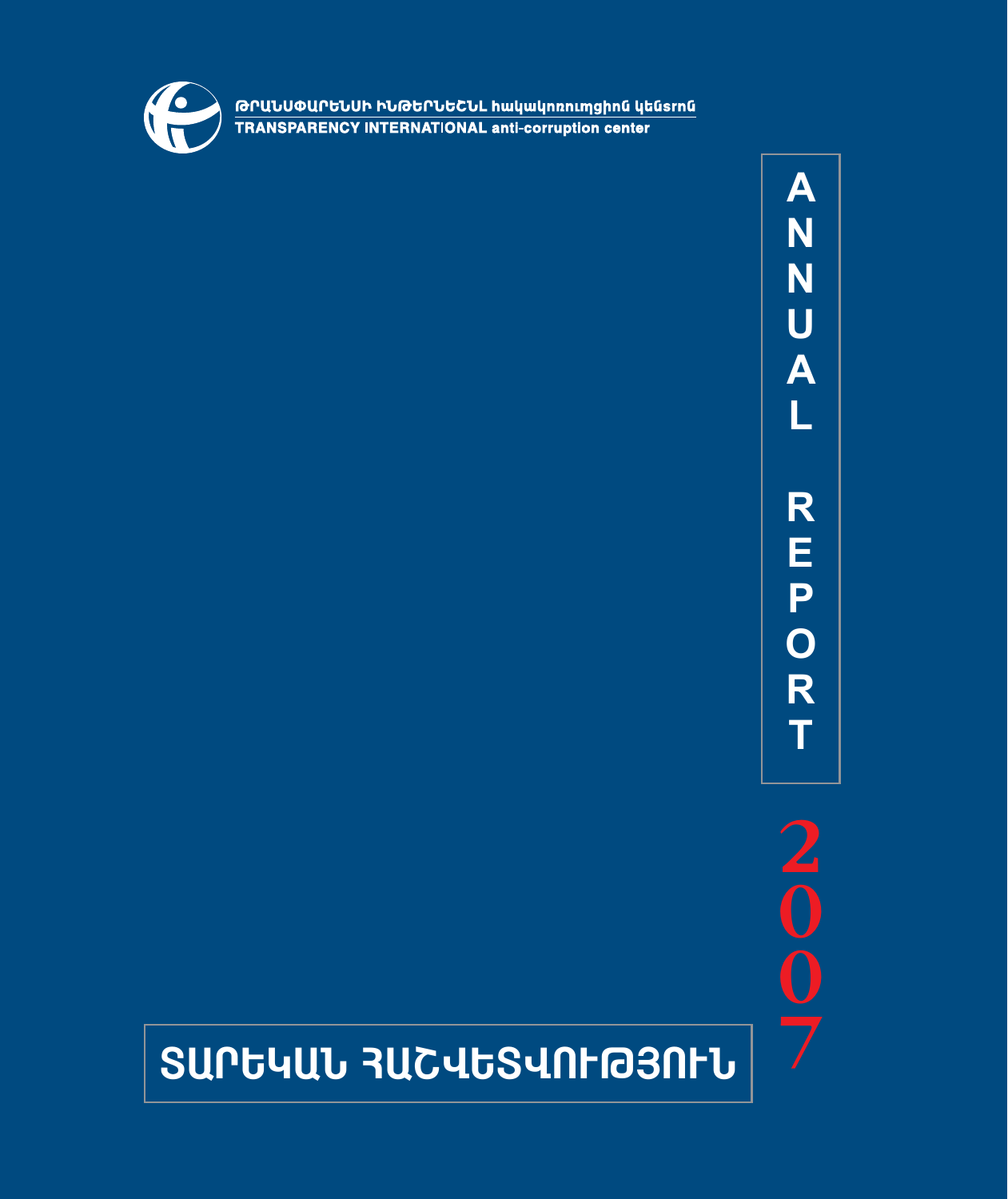





Unya hrumurulpnun haurulpr t nurath hrulpuaugath £unnliptrthurp Þliptrlitclith £unpufunghulunli cuntirh mucsmulinipjuli druigrh li Uutrhluijh Uhuigjui Նաhանգնեrի բնակչության առաsաձեռնության cնոrhիվ` UU *U* Uh9wqqwjhû qwrqwguua qnrowlwynipjwa phy 111- $A-00-04-000056-00$  huntungnroulgonpjuma mujutungrh crgwGwluQGtrnui: UnyGh pnywGnwynupywG mwswupwGwsntG " Orw Guyhwr tah baş bürlüke bir hulun kundan baş karna" hwww.rwywywG ywqu ultrampion is the mursum of the hundred is have an interest. nr wiß hwungülgh Cwingbarthurp Puptraticajh, UUU Uhowqqwiha qurqwquua qnrowywinipjwa u Uhwqjwi Նաhանգնեrի կառավաrության sեսակեsնեrի hեs:

This publication was made possible by the support of Counterpart International's Civic Advocacy Support Program (CASP), and the generous support of the American people through the United States Agency for International Development (USAID) under Cooperative Agreement No. 111-A-00-04-000056-00. Content expressed herein is the responsibility of the Transparency International Anticorruption Center NGO, and does not necessarily reflect the views of Counterpart International, USAID and the United States Government

@ Թrանսփաrենսի Ինթեrնեշնյ hակակnnnmqhnն կենsrnն

 $\frac{2\mu}{\sigma}$  + 2 and 2001, είναι είναι είναι + 2 and 2011, είναι μπ лé.` +374-10-526914, 585578 ü³ùë` +374-10-547460 info@transparency.am www.transparency.am

Smurfuliulm' 150 orhliwl

@ Transparency International Anti-corruption Center

9, Belyakov Street, Yerevan 0001, Armenia Tel: +374-10-526914, 585578 Fax: +374-10-547460 info@transparency.am www.transparency.am

Printed copies – 150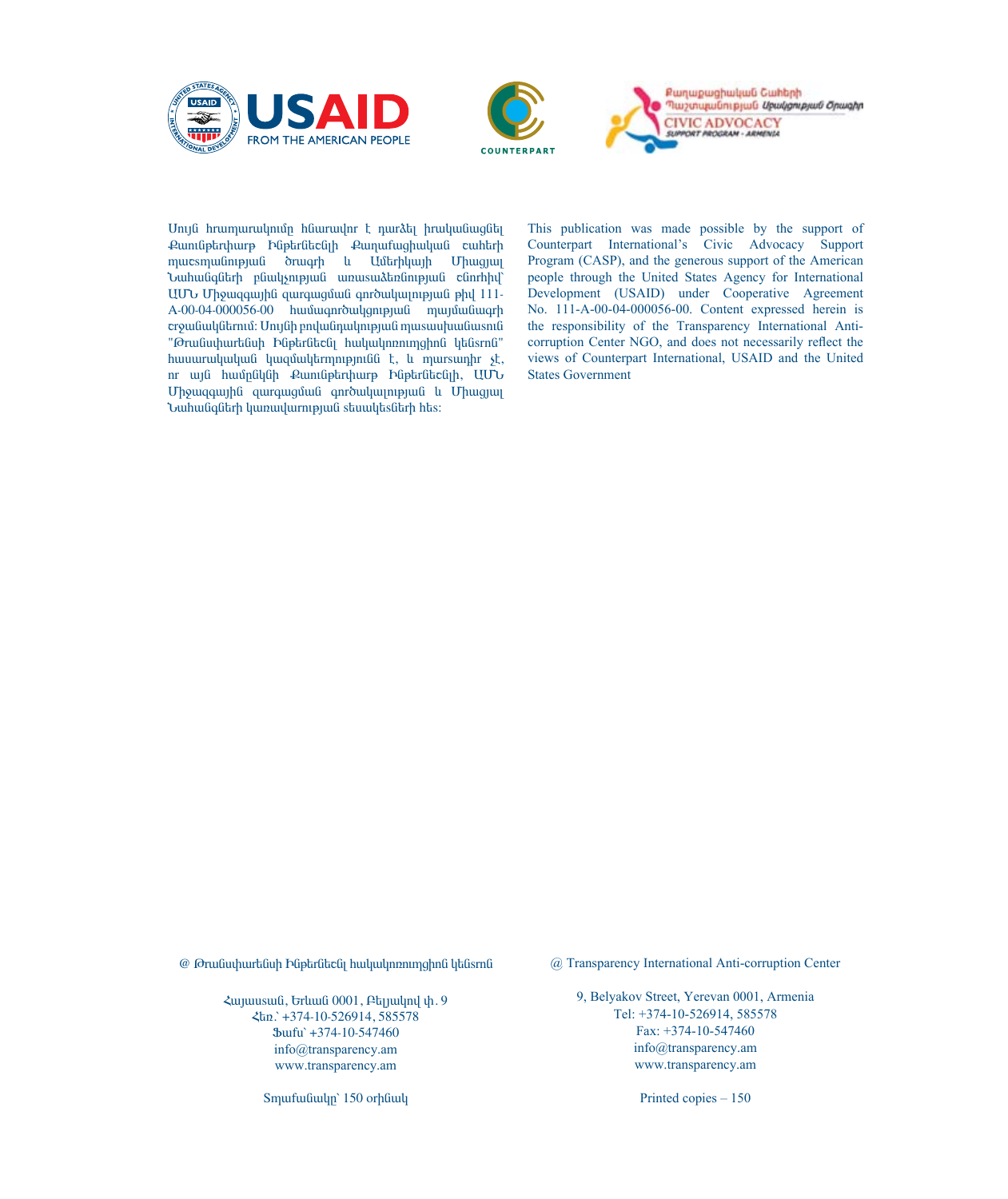## **´àì²Ü¸²ÎàôÂÚàôÜ TABLE OF CONTENTS**

|                                                                                                       | $\overline{2}$          | About the Organization            |
|-------------------------------------------------------------------------------------------------------|-------------------------|-----------------------------------|
| <b><i><u></u></i></b> <i><b><br/> a</b><br/> <b></b> // <b><i>Absumptomagnetic Unghanthuq</i></b></i> | $\overline{\mathbf{3}}$ | Research/Monitoring               |
| Frwqtlmul/Cwhtrh mwcsmwնnipjniն                                                                       | 8                       | <b>Awareness Raising/Advocacy</b> |
| Shüwüuuluuti syyuyuttr/ <del>Chumuther</del>                                                          | 11                      | Finances/Donors                   |
| Մասնակզություն կոնֆեrանսնեrին                                                                         | 12                      | Participation in Conferences      |
| Գուծընկեrնեr/3անցեr                                                                                   | 14                      | Partners/Networks                 |
| <b>I</b> Ivnrhrnh <i>ա</i> նդամնեr/Uchuus ակազմ                                                       | 15                      | <b>Board Members/Staff</b>        |

**16** Ulyghwatr/Snygtr Actions/Rallies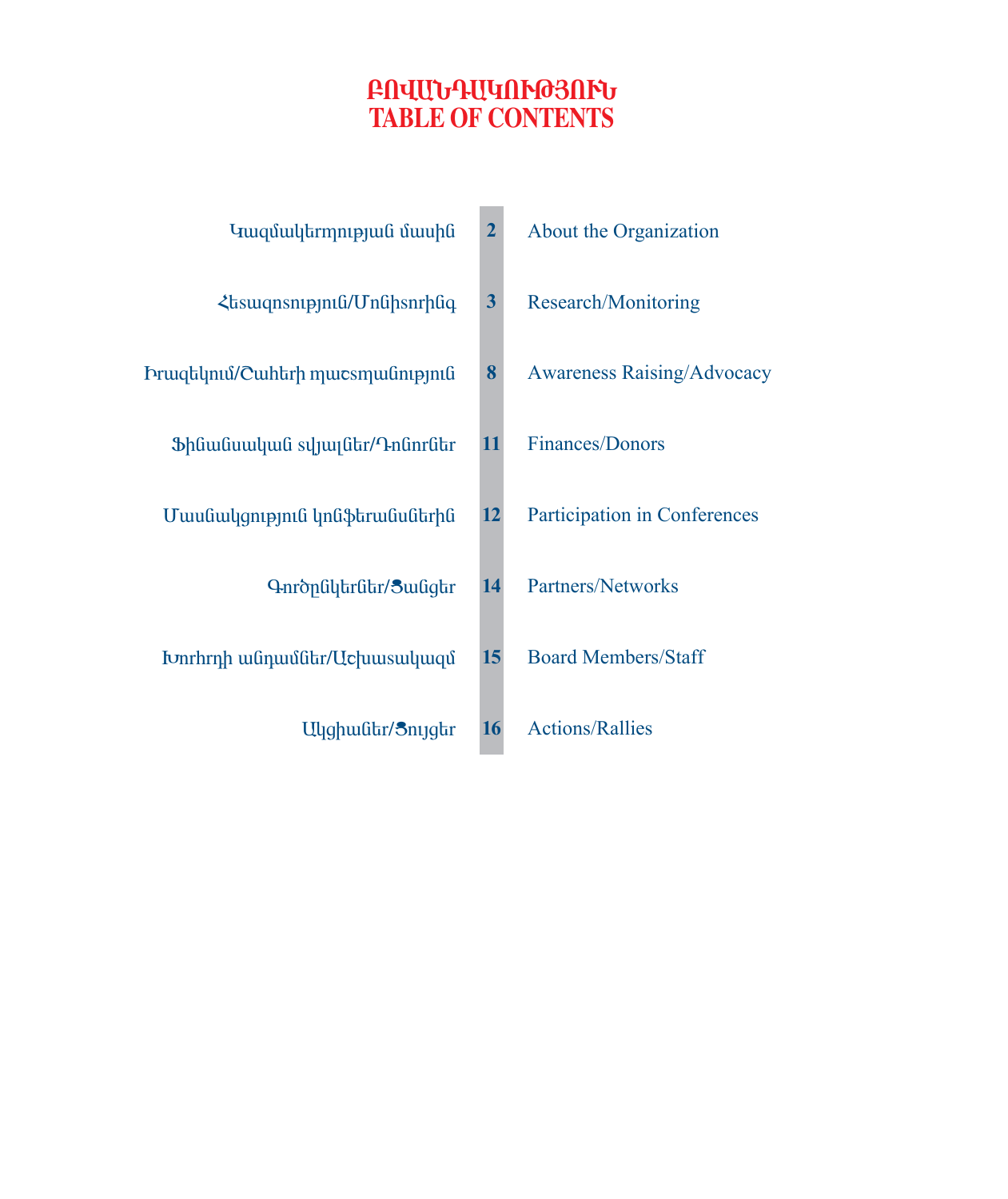#### **ԿՄԶՄՍԿԵՐՊՈՒԹՅՄՆ ՄՄՍԻՆ**

**ABOUT THE ORGANIZATION** 

«Surruður eyn fuð þæð spendi við hafism flaðar verkist við hafism flaðar hefa spendi var hefa spendi við hafism flaða hefa spendi var hefa spendi var hefa spendi var hefa spendi var hefa spendi var hefa spendi var hefa spe hwww.mywywa hwww.mynamaniana hhundangana ha  $\frac{1}{2000}$ . hnuhuhG: 2001<sup>p</sup>. hnustupting ung hավաsաrմագrվել է «Թrանսփաrենսի Ինթեrնեշնլ»<br>(ԹԻ) hամաշխաrhային hակակոռուոյցիոն  $(66)$  huu uu huu huu huu huu uu huu qabaadhaa huu qabaadhaa huu qabaadhaa huu qabaadhaa huu qabaadhaa huu qabaadhaa huu qabaadhaa huu qabaadhaa huu qabaadhaa huu qabaadhaa huu qabaadhaa huu qabaadhaa huu qabaadhaa huu qa curduuG ynnung Ghryunugutin un curdnun  $\frac{2006}{9}$ .  $\frac{1}{2006}$ iltruiqruingilta k nrmtu «Suiruiduicrouinging qurququ un haberna in international purququat du haberna e que regionale Esperantista -  $\zeta$ wjwuswG» hwwwrwljwljwG ljwqմwljtrmntpjntG (SQY/@h-ZuyuusuuG) lu ytruhuulusuruuqryt **@h lunung 2006** $\uprho$ . oqnusnung\*:

Unuftinipinilin Gimuusti urniniliuultis hwarwiha funjufuluanipjulan li yunjuluruwan luu Ghuurqtikin lunnimghuu u uufrumfintini dnnnymuu urmpinin 2ujuusuu fini n suruδωστρω<sub>θηλιδ</sub>:

Umuswy Garna Kupwa Kanada Kumuswy Kanada Kumuswa Kumuswa Kumuswa Kumuswa Kumuswa Kumuswa Kumuswa Kumuswa Kumusw jnigh, huicultsunnuuluu Gnipjnig ni huigruijha u3iuudiuulqnipjnidin li uiguulqdij fuinuifuiljuid, sûstauuluuG ni unghuquluuG purtahntunu0Gtrh huu üur purti unus up ünnesh ustin duu ün:

 $Q$ anrðni undigháð hafðað var þegar er stærðar er stærðar er stærðar er stærðar er stærðar er stærða hafða hafða hafða hafða hafða hafða hafða hafða hafða hafða hafða hafða hafða hafða hafða hafða hafða hafða hafða hafða h juusuunui li suruoducrouunui phpuqnn fաղաfական, sնsեսական ու սոցիալական<br>բադեփոխումների գուծընթացների ընդգրկուն purtuþnխnuմնեrի գոrծընթացնեrի<br>ուսումնասիrություն, իrականացնել nunuð Guuhrni pini Giller hufir hafir anna heimisti hufir anna heimisti hufir anna heimisti hufir hufir anna h funjufululünipjuli purtihalunilütrh ünlihsnrþliq u qliwhwsnu, þlismau liwu hwlirwyhli fun ufuluu Gnipju G urn in Guilanipju Ga nin pi  $\frac{1}{\omega}$ δ cuharh mucsmußnipjniß ni jnpphßq, luuqu ultama huu iruqha funufuluu un buda lı yunaylurunun qnrðnlipunglitrh ytrungtrun hwuirwihu hrwqtlyuwa fwrnqwrcwylutr u qurququan hudruqha funufuludnupjud n luunuuluuruud qnronlipuuglitrnui fuunuufuughuuluuli huuuuruulmppuu uunduulgmppuu huuuruulmppuu kuusta kuusta kuusta kuusta kuusta kuusta kuusta kuusta kuusta kuus uuGhruudtics luurnnnnpjniGGtr:

\*2008p. <sub>†</sub><br>2008 *p. † áñå»ë §Âñ³Ýë÷³ñ»ÝëÇ ÆÝûñÝ»ßÝÉ Ñ³Ï³ÏáéáõåóÇáÝ Ï»Ýïñáݦ:*

*In February 2008, it was re-registered as "Transparency International Anti-corruption Center".*

The organization was established in July 2000 as a local NGO - the Center for Regional Development. As of October 2001, it was granted a status of accredited National Chapter of Transparency International (TI), the global anti-corruption movement. In 2006, the organization was reregistered as the Center for Regional Development/ Transparency International Armenia NGO and reaccredited by TI in August 2006\*.

Mission: to promote effective public policy and good governance in order to prevent corruption and strengthen democracy in Armenia and the region.

Goals: to foster transparency, accountability and participation, and promote an enabling environment for political, economic and social reforms.

Activities: to conduct comprehensive research on the process of political, economic and social reforms in Armenia and the region, carry out monitoring and evaluation of policy reforms, advocate and lobby for policy changes to ensure the effectiveness of reforms, launch public awareness campaigns on the public policy and governance processes, and build civil society's capacity to participate in policy-making and governance matters.

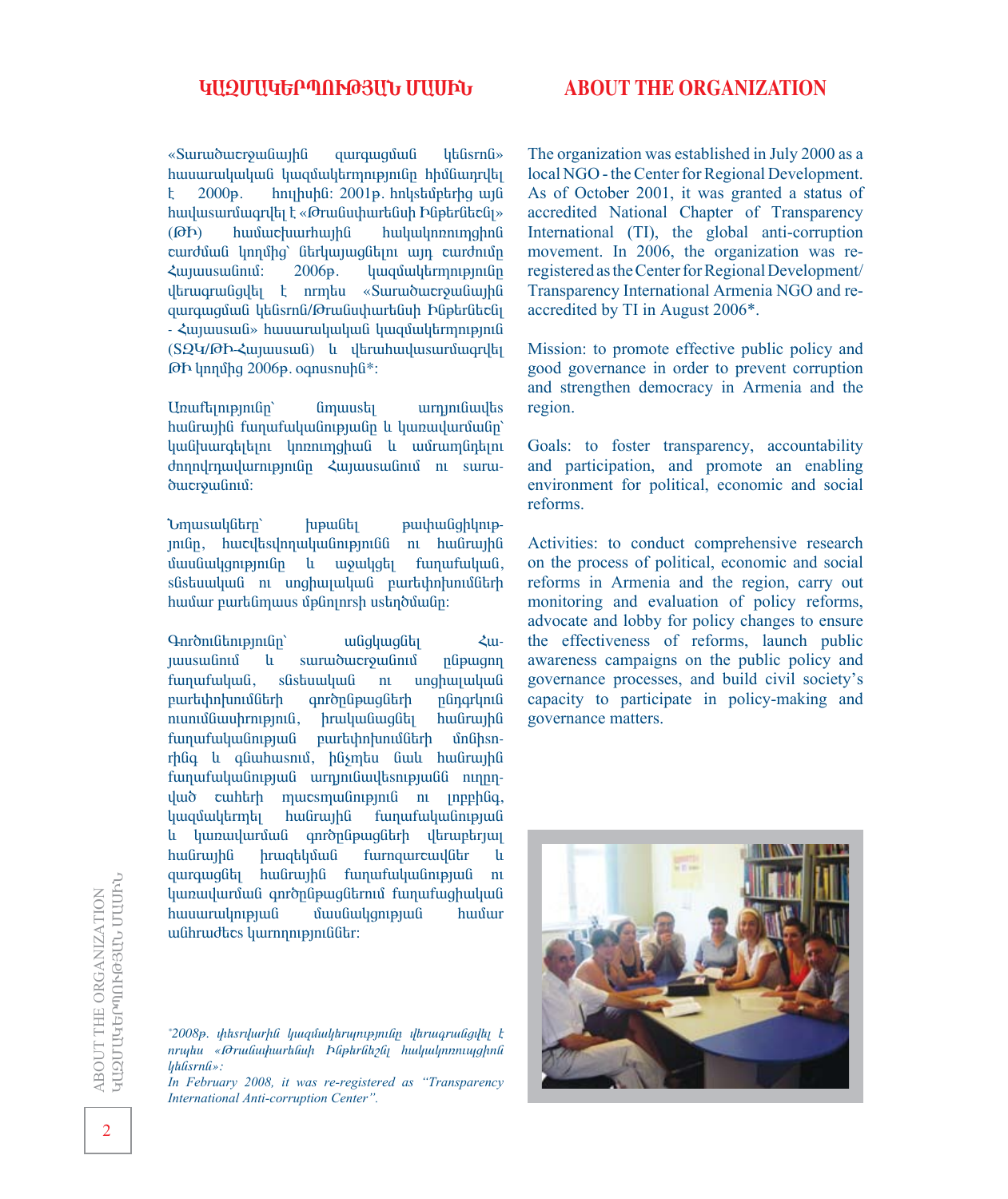#### *<u>ESUQASAF@3AFWWW*</u> **ØàÜÆîàðÆÜ¶**

 $2007$ <sub>p</sub>. hrumurululta « $2006$ <sub>p</sub>. huuuruuluuluu luurdhfh nunuutuu hrnipinit «Unnnimghuith nuluuniun Zuituusuu gtynign, arn \$hGwGuwynryth t Uhwynrywd Uggarh Yuuqu ülarmni pjuli Qurququ uli Örwarh hwywuswayua arwutayuuh ynnung lı hruluu Guallai û durnluu Ga h Guruu dhrni pini G nűdahatan' ursuhungkini linnamahunh dbruupbruun hrbliq hurðhfn, ununanafnin unuulta huinruhurnya ninrsütrn, ytr huutini linnninghna nrulinrniutatra ni puiguihuistini lannunghuu h Gylugtaguu Gannyako hauruulnr iniðniu Gurn:

Zurgua û û benna barbanên din de de de 1906 lı 2002 piluluulilarh unghurqnullarh sijuijatrh hwu unrtin belaña dia masa dia dia dia kaominina dia kaominina dia kaominina dia kaominina dia kaominina dia k<br>Paosin'ny faritr'i Amerika dia kaominina dia kaominina dia kaominina dia kaominina dia kaominina dia kaominina  $\zeta$ urquîulin unuliulyqtı  $\zeta$  1500 sliujhli sûstumpunt  $\lambda$ uyuusuuth 31 funufuyht li 40 qınınmlud pümlmlundurtmu.

2007<sub>p</sub>. hni Gulurh yargha nuni Guuhrnipjul urnını Görlunuqlaqha masulun hwuswsnipjniGGtrh, yniuwyqnipjniGGtrh, hwuwrwywywG u upwygawyha ywquwytrmni Gtrh GtrywywgnighsGtrhG ni yhnrawqtisGtrhG: ZwrgúwG sylwlGtrp jwlGnrtG jnwwpwGyth tú úwúnynu, huy qtynyqp pwdwuyt pnynr cuhuqrqhn ynnutrha:

### **RESEARCH/ MONITORING**

In 2007, "2006 Countrywide Survey on Public Perception on Corruption in Armenia" was published. The project was funded by United Nations Development Program Armenia Office to give people a voice for sharing their thoughts on corruption, specify problematic areas, reveal manifestations of corruption, and identify possible solutions to combat corruption

Survey methodology was developed to ensure a comparison with the similar 2002 survey. 1,500 households from 31 urban and 40 rural settlements of Armenia participated in the survey.

In the end of January 2007, the survey results were presented to representatives of state institutions, political parties, NGOs and international organizations. The survey findings were broadly covered by media and disseminated among all interested parties.

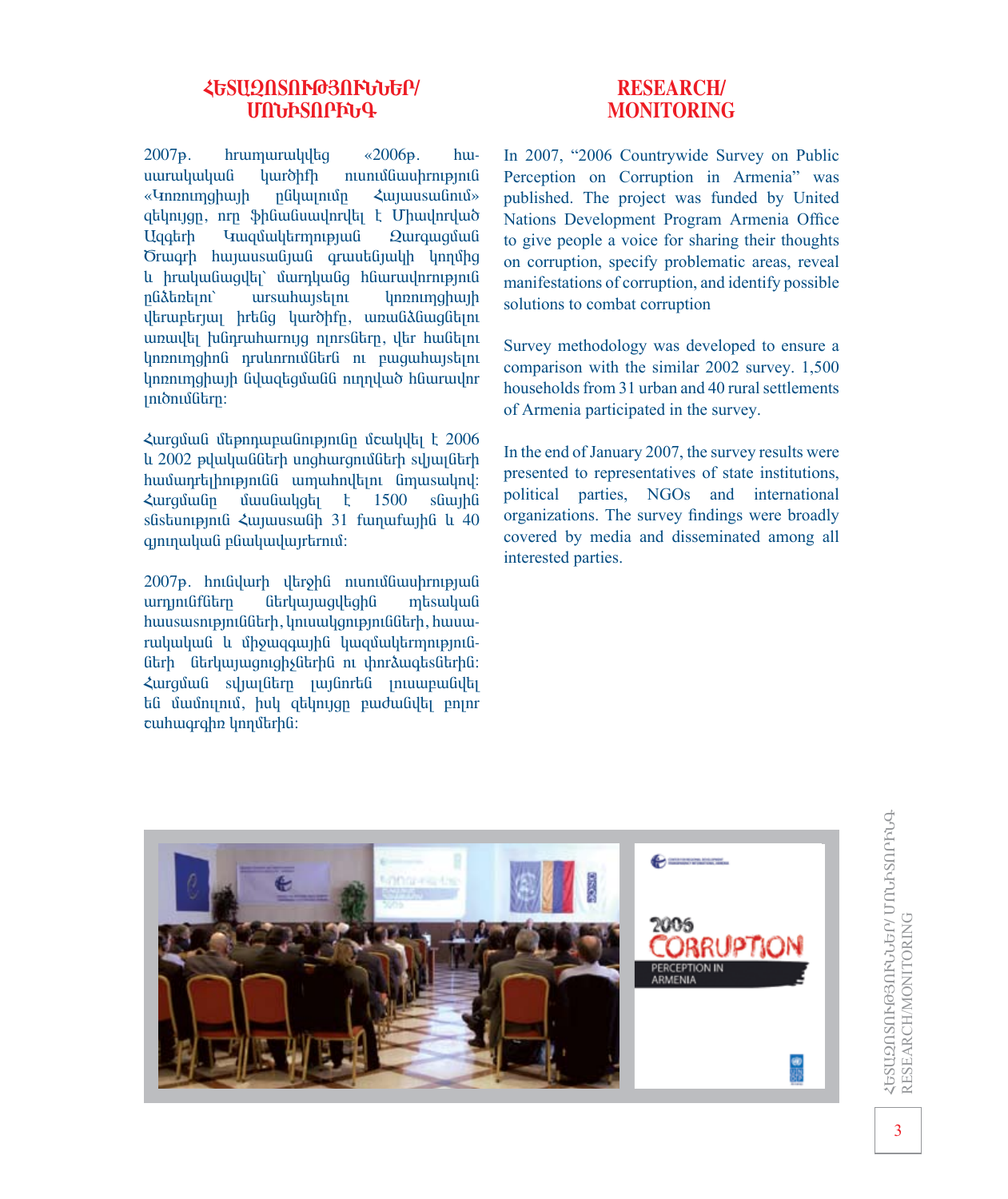2007<sub>b</sub>. curniguilulula «22 Chruil und Dan hանrակrթության ոլոrsում Աղfաsության<br>hաղթաhաrման ռազմավաrական ծrագrով nuqu uluruluu oruqrnul (UZOO) Gwww.staulwo uppngwnnughtp lu nnunungun dia bandar bandar barafar bereikt ar handen ar handen ar handen ar handen ar handen ar handen ar ha Ĝmusulya tr Gmuusta ζωγαινικιαδη απτικοπριωθ Ýí³½»óÙ³ÝÁ` µ³ñÓñ³óÝ»Éáí ѳÝñ³ÏñÃáõÃÛ³Ý ání a hrubuláunadna harakahin ning barang ning barang ning barang barang ning barang barang barang barang bara urnini Giuldisni pini Grundhan (Shununi yahuan ka t Ofu\$mu Uto Prhsmuhmyh huyunsunGymu qruuutajuulah la Ofuuu Uhntinguanatur (Unulhing) կազմակեrmnւթյան կողմից:

Örwarh crowawyatrnu yhrwnyt tha uwrqwyha uwungulaan manangkalaan dari dahili dahilikan baga dahilikan baga baga dahilikan baga baga baga baga baga baga surptr մեթոդնեr, և մոնիsnrինգի էին ենթաrկվել Zwiwuswah ywnaydurnipjwa ynnyhg hwuswsywo` UZNO urpnipjuiti njnrsh timusuuljuijhti qnrðnնwihli qniqwGhcGtrG ni uhonquinnuuGtrh hruuluu Guuquu Gubuqfn:

UnGhsnrhGqh wrniniGfGtrG ni nrwGq ytrinidnipiniGn cահագգվոռ կողմեrին նեrկայացվել են 2007թ․<br>սեmsեմբեrի վեrջին Գյումrիում։ Ծrագrի utmstunturh ultrohli Qunurhnun: Örwarh urnjniafniu nmrngatrh hunrhnh wanunaatrh hunuur hrumurulylta t «<< mtsulyufi hufrulyrpulyuf nunuð Guyud huususni pjuli (nmrngh) hunthurn» nintagnijan, nrp truichuudhrilti t << urpnipjuit u qhsnipjuig Guiluururnipjuig Urpnipjuig uigquijh hGushsnish linnung nrmtu utpnnungua dtnGurl u suruðulta << pna nmrngutrnur umunstan nmrngwywG wnrhrnh uwuhG hwGrwyhG hrwgtyuwG puråruiquulin:

"Monitoring of the Implementation of Poverty Reduction Strategy Program (PRSP) and Donor Assistance Programs in Secondary Education in Shirak Marz of Armenia" project was continued In 2007 to contribute to the reduction of poverty in Armenia through fostering effectiveness of reforms in the field of secondary education. The project was supported by Oxfam Great Britain Armenian Branch Office and Oxfam Netherlands (Novib).

The project utilized various methodologies of public monitoring at a marz level. Within the project, monitoring was conducted for outcome and output indicators of the PRSP approved by the Government of Armenia as well as for the process of implementation of measures.

Monitoring results and their analysis were presented to the stakeholders in the end of September 2007 in Gyumri. A guide "The Board of the Armenian state general secondary educational institution (school)" for the school board members, which was recommended by the National Institute of Education under the Ministry of Education and Science as a manual, was published and distributed to all the Armenian schools to promote public awareness on the school boards.

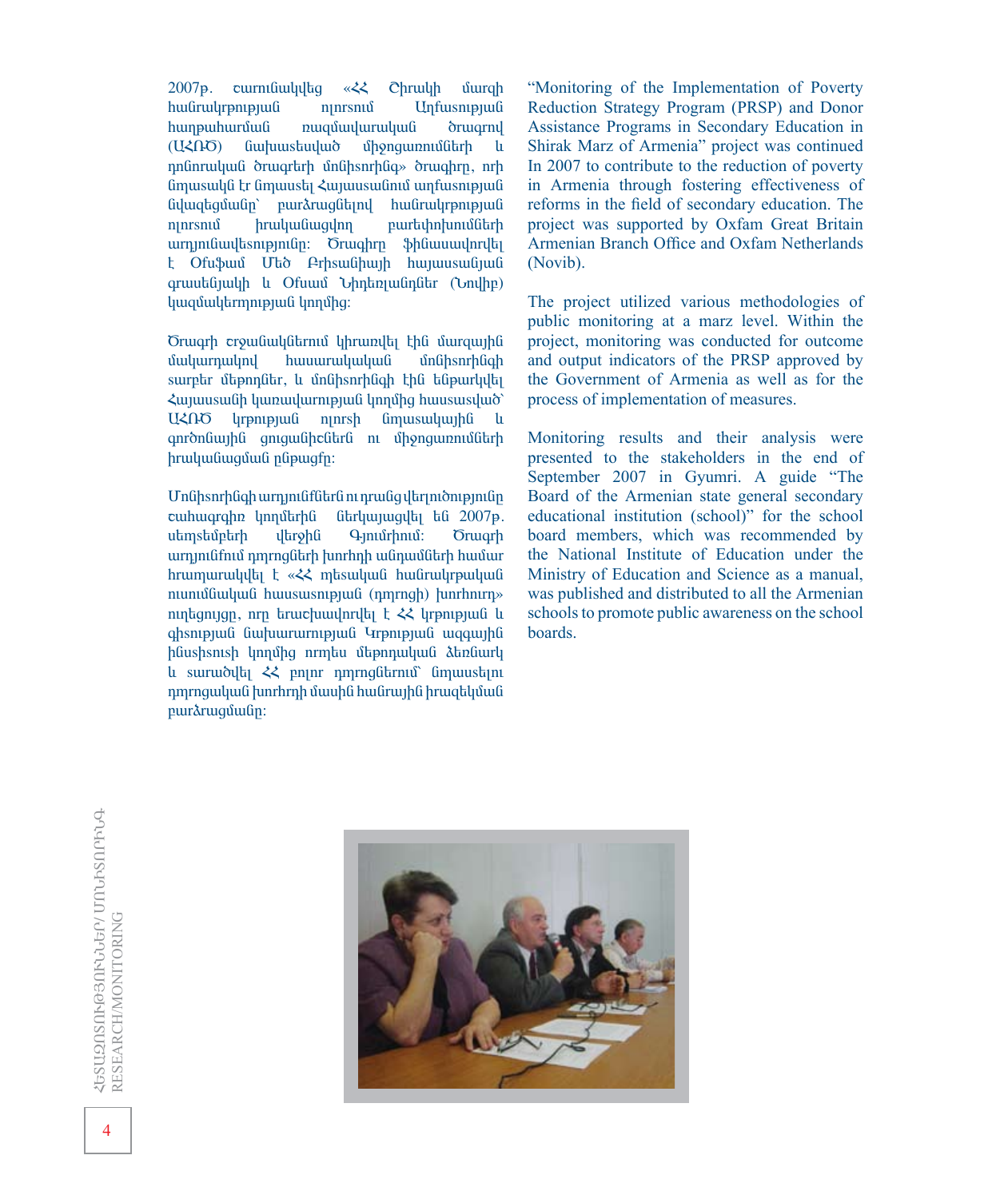$\ll 2007$ p. **hunrhrnurudiuludi** nüsrnipjniüütrh furngurcuulh Shliuliuulnruuli lu «Zuguruujuulh uursuuhruultr» hhuuunruuuh huyuusuu-Gjuig druigh ganisatrh huidnauhurgarh ni puuhuuudhunpinu qnrðplipuuqlitrh *<u>orwahrfi</u>* անդrադաraել է խոrhrդաrանական ընsrnւ-թյուննեrի եւ «Հազաrամյակի մաrsաhrավեr» հիմնադrամի ֆինանսավոrվել է Բաց հասաrակության ինսsիsուsի odulinulmpuuli hhufuunruuuh hunuusuufinufi qruuttGjulyh ynnung:

IvnrhrnurwGwywG pGsrnipjniGGtrh unGhsnrhGqh unurluuG GuylunGsruuluuG furnqurcuulh nG*unuwuuqnupmuGGtrh* puuqfnuî **ShGwGuwywG** hnuftrh lı durşudud ntunıruh oqsulqnronula է։ Մեթոդաբանությունը նեrառում է իrավական nucsh nunnungunghang nungungkan nucsh nunnungungkan nungungkan hanya nungungkan nucsh nucsh nucsh nucsh nucsh püsruluuli phüwührnd ümphrh unühsnrhüq, lu lmuwlgmpmfifitrh furngurcwylunha dwalutrh gliuhusnu Grluulinu, Qınıurhnu lı Quliudarmu:

UnGhsnrhGqh wrnmGfGtrn Gtrluunualtı tG cuthuqrqhn ynnutrha 2007p. uwyhuha stinh mutamo մամուլի ասուլիսում և լայնոrեն muunpululta uufnumuf: Orwohrn punguhunsta GwlunGsrwlwG furnquircuulh nlipwafnu F. *unuwuuqnuppnuGGtrh* \$hGwGuwynruwG l nrw yltruhuluyud hts **humulub** huinhruitru ni ucuulta huuumusuuuhuuu ortigunruuluufi  $\mathbf{u}$ tifpwortfunrwywfi wnwywryntppntifitr: 4ntihuhli drugrh synungitrn litrywnugyth til  $\langle \cdot \rangle$ Uwhuwampuluu nusuruumu nanpunpuu կողմից խոrhrդաrանական ընsrություննեrի աrդյունքնեrը բողոքաrկելիս:

Project "Transparency of Regulations and Processes in 2007 Parliamentary Election Campaign Finance and MCA-Armenia Public Procurement" targeted the parliamentary elections and Millennium Challenge Account (MCA) -Armenia program. The project was funded by Open Society Institute Assistance Foundation -Armenia.

The monitoring of parliamentary elections campaign focused on the financial flows of political parties and the use of administrative resource. The methodology included legal review, scrutinization of media coverage for election-related news and estimation of campaign costs in Yerevan, Gyumri and Vanadzor cities.

The monitoring findings and their analysis were presented to the interested parties at the pressconference in May 2007 and broadly covered by media. The project revealed the main problems of party finance during the electoal campaign and its oversight and developed recommendations for improvement of relevant legislation and procedures. The project data were used in June 2007 by the opposition during the Constitutional Court appeal on the results of the parliamentary elections.

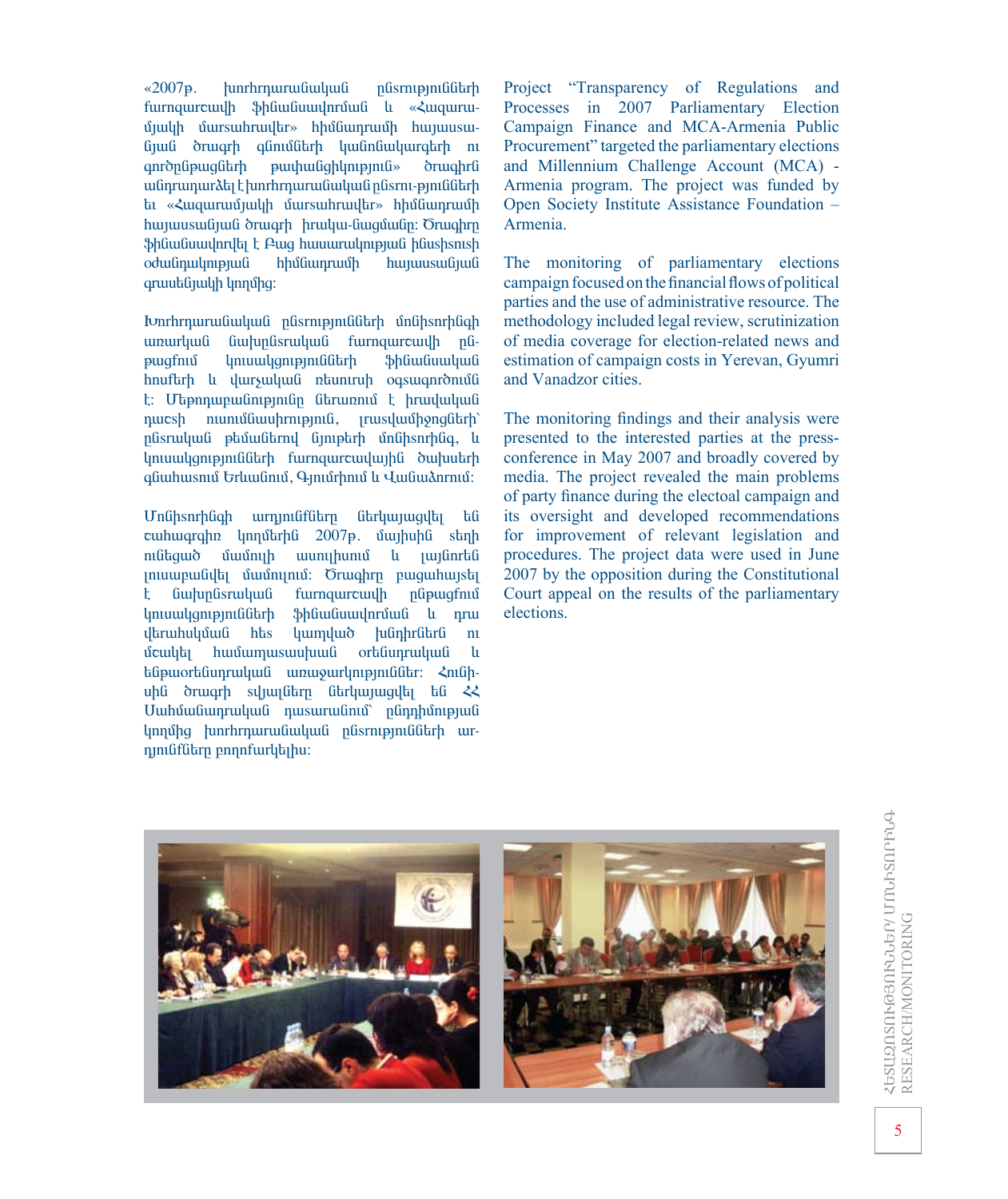$Q$ նումնեrի մոնիsnrhնգի առաrկան «Հազաrամյակի ůursuihruidar» hhutuinruith (ZUZ) hunuusuituut ðrwarh únGhsnrhGaG է, hGsmau Gwl arlyrnu wnlu qնnuuturh qnropupuqutru puphuutnur unuung: Örwarh wrnmutifnu hrwmwrwyda tryn qtynya «Հայասsանում hանrային գնումնեrի hամակաrգի muslytrnuin» la «¿U2-2unuusuufih qfinuifitrh űnűhsnrhűah hurcultsulnupiniún»:

2007p. ntlystuptrha ywquwytrmylt tr wnwyha hrumurulyuuG clinrhulintun, nrhG hruulhryth thG <<>
musuluuG luunnigGhth, upwingquighG ti hwww.rwywywG ywqutuqtrmnipjnigGtrh, qhswlyrpwlywG hhuGwrluGtrh tu prwsylwungadtrh GtrywywqniqhsGtr: Muniut Guuhrnipju Ghhutuli Gmusulu tr lunnunghna nhultrh puguhuysnun tu unungurlan pan Guthan Gurlung Kanadan Kanadan Kanadan Kanadan Kanadan Kanadan Kanadan Kanadan Kanadan Kanada gúnuuturh anronupuah puuhuutahlunpuutin:  $\zeta$ tswqnsnipjniGG hrwywGwgylt k« ΘrwGuyhwrtGuh Püptrütcü<sub>l</sub>» ühouqquujhü huluulunnumqhnü curduuG ynnung ucululud utpnnungungung huu u kuja, hrp Gtrunti t haushsnighnaun, nGluunum in buusurnnuluuGh tu nGnhuGnir űhowulwirh quuhwsu aniquu Ghelitr:

Urham qulmiqn Gulhrulud t 202- Zununsungh lnnung hruuluu Guquud qunu Guth qurdulayuq Gunudat pwyhwGqhyntpjwG nuntuGwuhrntpjwGn bi udinrumurati t stintiluisilinipjuid uusstilinipjuid, Úrawlawiha hawrwynrnipiniatha, cuntarh pwww. physiovid ubhuwahquatrh n uil hurgtrhG: Qtlmign, linnninghnG nhulutrn Gylung tan bis dhuu ha talan bis dhuu ha talan dhuu ha talan dhuu ha talan dhuu ha talan dhuu ha talan dhuu ha Garyungula k cuhuqrqhn ynnuarha:

The monitoring of public procurement concentrated on the respective operations of MCA-Armenia as well as on public procurement practices at national level. The project resulted in two publications: "Mapping Public Procurement System in Armenia" and "MCA-Armenia Procurement Monitoring Report".

In December 2007, the presentation of the first publication was organized with participation of representatives of state structures, international organizations, NGOs, educational institutions and media. The study was aimed at revelation of corruption risks and development of recommendations to increase the transparency of procurement processes in the country. The assessment was conducted in accordance with the methodology developed by Transparency International, which included review of institutional, perception, performance and context indicators.

The second publication was devoted to the study of transparency of procurement procedures of MCA-Armenia and reflected on access to information, competitive opportunities, conflict of interests, complain mechanisms, and other issues. The report, along with recommendations directed at reducing corruption risks, was send to interested parties.

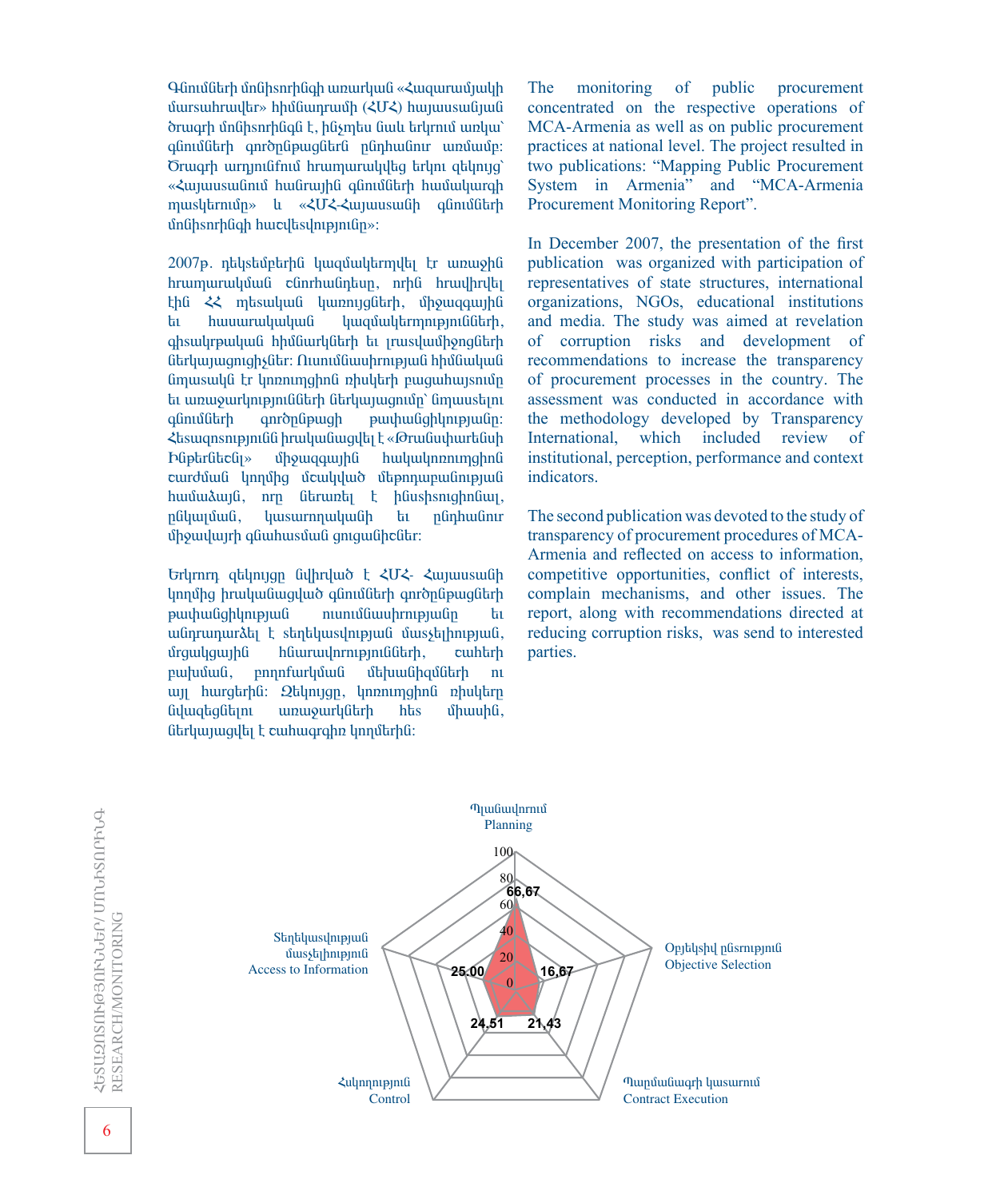$2007<sub>p</sub>$ .  $A$ <sup>uq</sup> **Zumurulmpuli h**Gushsnish Uowlantpjul 2hu0wnrwuh Pnthumbcsh arwutanula unnung huqumultan pula dari dan belas t Düushsnighnüm momulignipjui nruiturdinrh, nrh նոյաsակն է օժանդակել կազմակեrորության nupuuqhu qnrontulantpquulin **ultiruhulutini**  $\mathbf{u}$ qurniniguiltis huluulinninghna quina fuդաքականության ընդունման ու իrականազման usuuaduud upomaquipa muufurh ninrsniu mursuulnrnipjnililitrh (txp, qptun, UU4 ti um) husurmun:

**Orwghru** wowlgnu  $\mathbf t$ hululunnumqhnu funufululinipjuli վեռանայմանը tu unuվել աrnmuնավեs  $\mu$ <sub>l</sub> hrum $\mu$  $\mu$ <sub>n</sub>, ninguab t *hundung hypergradi* unGhsnrhugh hruuluu Guuqմանը, ինչն, իr htrphն, նոյասsում է այդ ուղnnipjuuip suirunn cuihtrh muicsmuinipjuuiti ni hrwqtlnipjwa pwrarwguwa qnroniatnipjwan:

Örwqrh wrnjnilifniu wyliywiylniu t, nr linr hwywynnmghna nwquwywnnpintan  $\mathbf h$ **u**h liptirh կազմակեrmnipjuid unuiourlinipjniatitri *unnunghwih* puguhujsůulil Gtruntind nı hufiruyhti uyullanıp utip, htişmtu titulu **hufhuuratufulfi** ninnyum uponquinnium: Orwghrn lipurarwgah awat << lumandurnipjum hululunnumqhnG funufuluufinipjuf hrui**buiguon** dbrupbriun hrwqtlmppwG  $\mathbf{h}$ hrumuruluyunginipyun uushaungi: Uyayuyunu t, nr wnwGahG njnrsGtrh unGhsnrhGqh wrnjniGfGtrny  $n$ nnnnnuluid  $c$  under the munitary munitary munitary munitary munitary munitary munitary munitary munitary munitary munitary munitary munitary munitary munitary munitary munitary munitary munitary munitary munitary munitary munitary l<sub>u</sub>n- $\n *ph*\n$ huuumusuupuud ortidunruluudi  $t_{1}$ tigpwortigunrwywg ynnhnhunipiniagtrh' pasrwկան, որեջական գնումնեrի, բնաորահորանության եւ funufuchunpjum njnrsutrniu:

In 2007, Institutional Support Grant was provided to the organization by Open Society Institute Assistance Foundation Budapest Office to assist its ongoing activities in playing the role of a major watchdog for adoption and implementation of an effective national anti-corruption policy and compliance of Armenia's international obligations in the field of anti-corruption (ENP, GRECO, UNCAC, etc.).

The project supports the monitoring efforts of the organization to direct the advocacy and awareness-raising tasks targeted at improvement and more effective implementation of the anticorruption policy.

The project is expected to have a new anticorruption strategy, incorporating the organization's recommendations and including detection and public support measures, along with the preventive ones. It will also lead to the increased public awareness and publicity of the performance of the Armenian government on implementation of the anti-corruption policy. It is expected that avocacy efforts of the organization based on the monitoring of certain fields such as elections, public procurement, environment and urban development will bring appropriate legislative and procedural changes.



ՀԵՏԱԶՈՏՈՒԹՅՈՒՆՆԵՐ/ ՄՈՆՒՏՈՐԻՆԳ RESEARCHMONITORING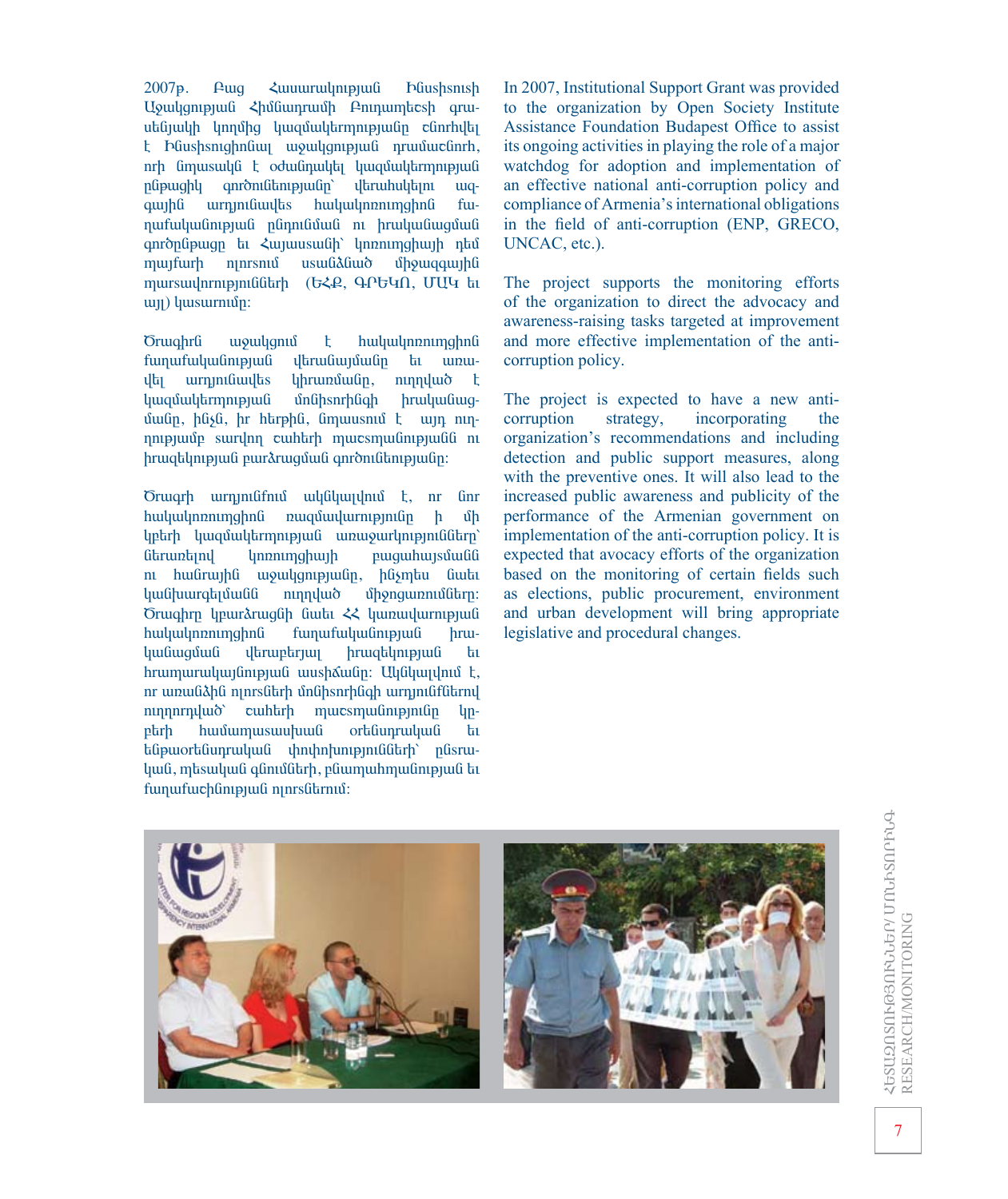#### **ՒՐՍԶԵԿՈՒՄ/ԸՍՀԵՐԻ** ՊՄՇՏՊՄՆՈՒԹՅՈՒՆ

2007p. ulihqp nrilliq «In hurqn umuqui GwluugwhlG» drwgrhG, nrh GmuswyG tr lupwGt **ZwjwuswGnid** trhswuwrn utrGnh fwnwfwywG usfh qurquigniung ni utungulgning humurinկական կյանքին։ Նախաsեսվում է կազմակերդել **Grtuufin**, Q-muirhh, Quuliuanrh ni Q-mrhuh uulursuuluufi nwwww.GGtrh uncuultrsfitrh tu 2008<sub>p</sub>. GwhuuqwhwywG nGsrnipjniGGtrhG *dwuGwlgnn* phyGwonGhrh hts wuinrwuhy htiniusuhuinriniudtr,  $nrnGq$ nupuuqfnu wcwybrsatra wnhp yniatawa utywywa hwrg nınna trurh «wimwqw GwhuwqwhhG»: Örwqhrn \$hGwGuwynryla է ՀայասsաGnu Uto ArhswGhwyh դեսոյանության կողմից:

*whatwordnn* urnını GfGtrG են **Orwarh** *omnumuduruluu* urdtfütrh **hupwunun Zujuusuufinuf** unuiophuu GwwwawhwywG nüsrnipjniüütrh Gwww.ctung.com *fibrarwultinu* **trhswuwrnnipjwGn** *dwuGwlgwihG* anronapugGtrnid, ti htmnusustuuiha funufuluuG drugrarh curfp hurusugatin anrururuyua furngswywG surrny: burluustaynu t nnmrngwywG մասնակիցնեrին ընsrել *drgnuph* uppand, htmnusuhunnrnnulatrha hrwyhrtq pnınr qrudqylud ptyludontarha tu musruusylud humnrnnungturp htmuraulut brtmulung Qpm rhniu, Quiliudnrniu ni Qnrhuniu:

## **AWARENESS RAISING/ ADVOCACY**

Project entitled "My Question to Future President" started in 2007 to promote political thinking and participation among young generation in Armenia. It was aimed at organizing first ever TV shows with high school students from Yerevan, Gyumri, Vanadzor and Goris and presidential candidates, during which the students will be given an opportunity to ask one question to a "Future" President". The project was funded by the British Embassy in Armenia.

The expected outcomes of the project are promotion of democratic values on the threshold of the upcoming presidential elections in Armenia by getting youth involved in participation processes, helping the public understand the basic elements of free and fair elections, and enriching TV political programming via introduction of an innovative campaign element. It was planned to select school students through a competition, invite all presidential candidates to participate in the programs, and broadcast the latter in Yerevan. Gyumri, Vanadzor and Goris.

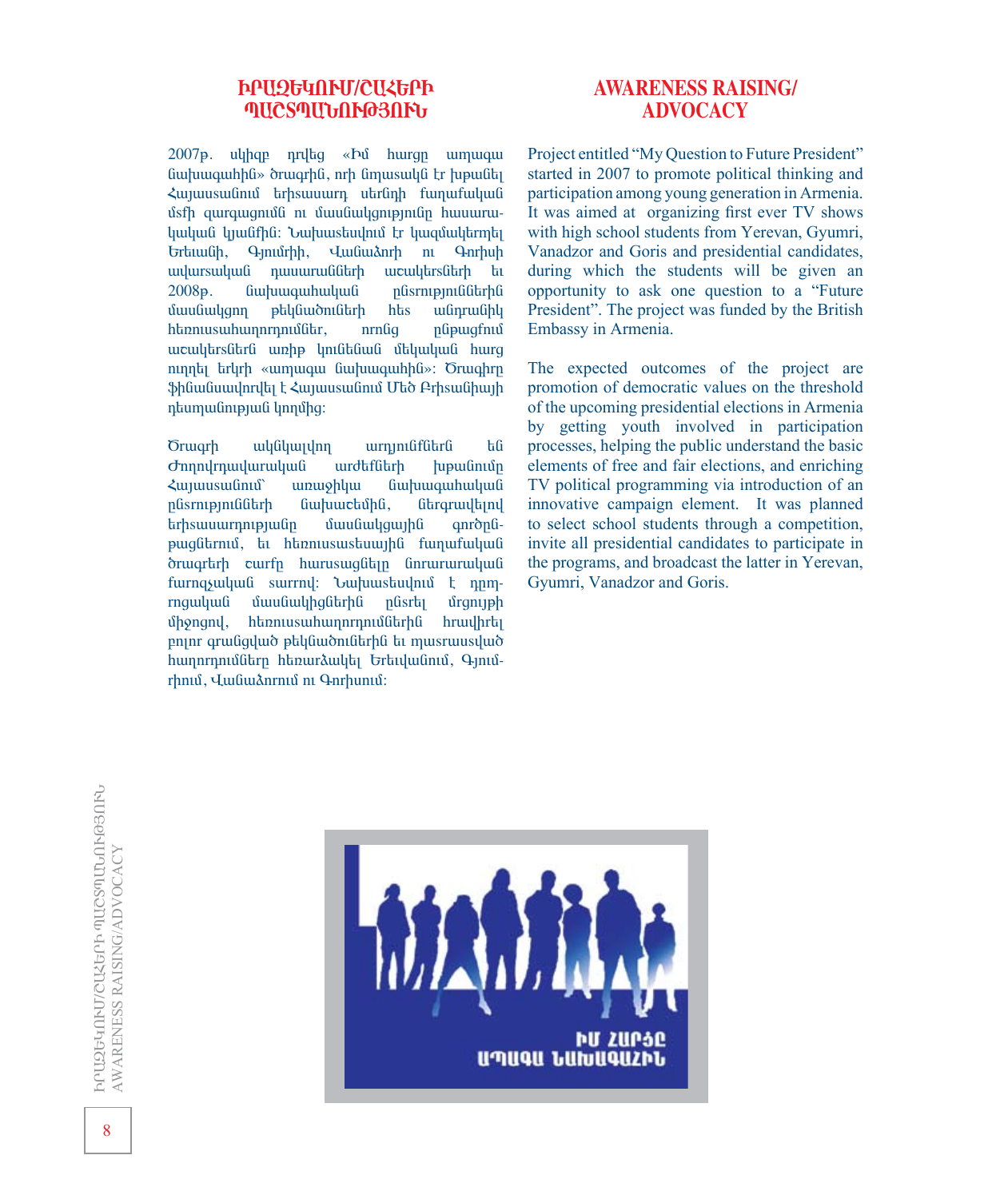Կազմակեrmությունը curnւնակել է Հայասչանում **uinuulti** urninifuults huluulinnnimahnli funufululungulu hipululululu ningud cuhtrh mucsmulinipining, nrn \$hliuliumundti t UU U29-h/ QumuGptruhuurp hGptrGtcGih PunufuqhuluuG cuihtrh mucsmulinipjuli wowlgnipjud drwqrh linnung:

Uju drughrn uhsylud t unr huyuulunninghnu nungun untuk memberikan basa yang dan memberikan basa yang dalam basa yang mengemukan kanyak dalam mengemukan da quulipun huulitan uulihruudtes yhnynpunpunlilitah, nrnնg ընդունումը կնպասsի եւկւում կոռուպցիայի nuquuquruluu Gywalagung  $\mu$ նդրի  $1m\ddot{\sigma}$ մանը: Դrան hասնելու ձանադաrhնեrն են. hulunmipiud huluuhnnimahna ぞ qnrontumput but dubung but dubung dubukan dubukan du uswuadiwa uhowaqwiha murswuhrmianufuatrh (GZP, QPGUN, UUU h wijli) huisuiruuli quuhusnun, huluulnnnmghnu funufuluuնության վեrաբեrյալ փասsաթղթեrին վեrաբեrող **lingurtis** unun aurun belaftırdı bu anan bazı de  $\mathbf{m}$ hrumurulmun. hûşmbu Gwl huuGrnipjuuG hrwqtilnun yltrnucywoh uwuhu tu Kucuwu onrownrnun hehmun puntuk drui umuhnytini hակակոռուղցիոն քաղաքականության փոփոխու $p$  $p$  $n$  $f$  $i$  $n$ :

UyGyuyyon wrnini Gibri ta' Goywo yuuswenetrh huuumusuuuhuuftamun uhouqquuhti suuhuu-GheGtrhG u ywGhuurgtijh unonguinning haifing bulgh lnnnunghuyh puguhuysuuan, nusumursuua nı hudruyld wowlgonpulld ninnyub ühonguռումնեrի ընդգրrկումը, ինչպես նաև կոռուղցիային  $un6$ s $\eta$ nn hurgեrh վեrաբեrյալ hwarnipjwa hruighluud puiraruightin:

The organization continued its advocacy for more effective anti-corruption policy in Armenia. which was supported by USAID/Counterpart International Civic Advocacy Support Program.

The goal of the advocacy campaign is to ensure necessary changes in the new anti-corruption strategy and its action plan, which will promote a solution of the strategic objective to reduce corruption in the country. It can be achieved via assessment of the performance of the Armenian government, particularly, enforcement of the country's international anti-corruption obligations (ENP, GRECO, UNCAC, etc.), developing and publicizing concrete recommendations on the anticorruption policy documents, as well as increasing public awareness concerning all mentioned above and exercizing pressure on decision makers to adopt the proposed changes to anti-corruption policy.

It is expected that the advocacy campaign will lead to adoption of the mentioned policy documents in accordance with international standards and incorporation of detection, public support, along with preventive anti-corruption measures, as well as promotion of public awareness on anticoruption matters.

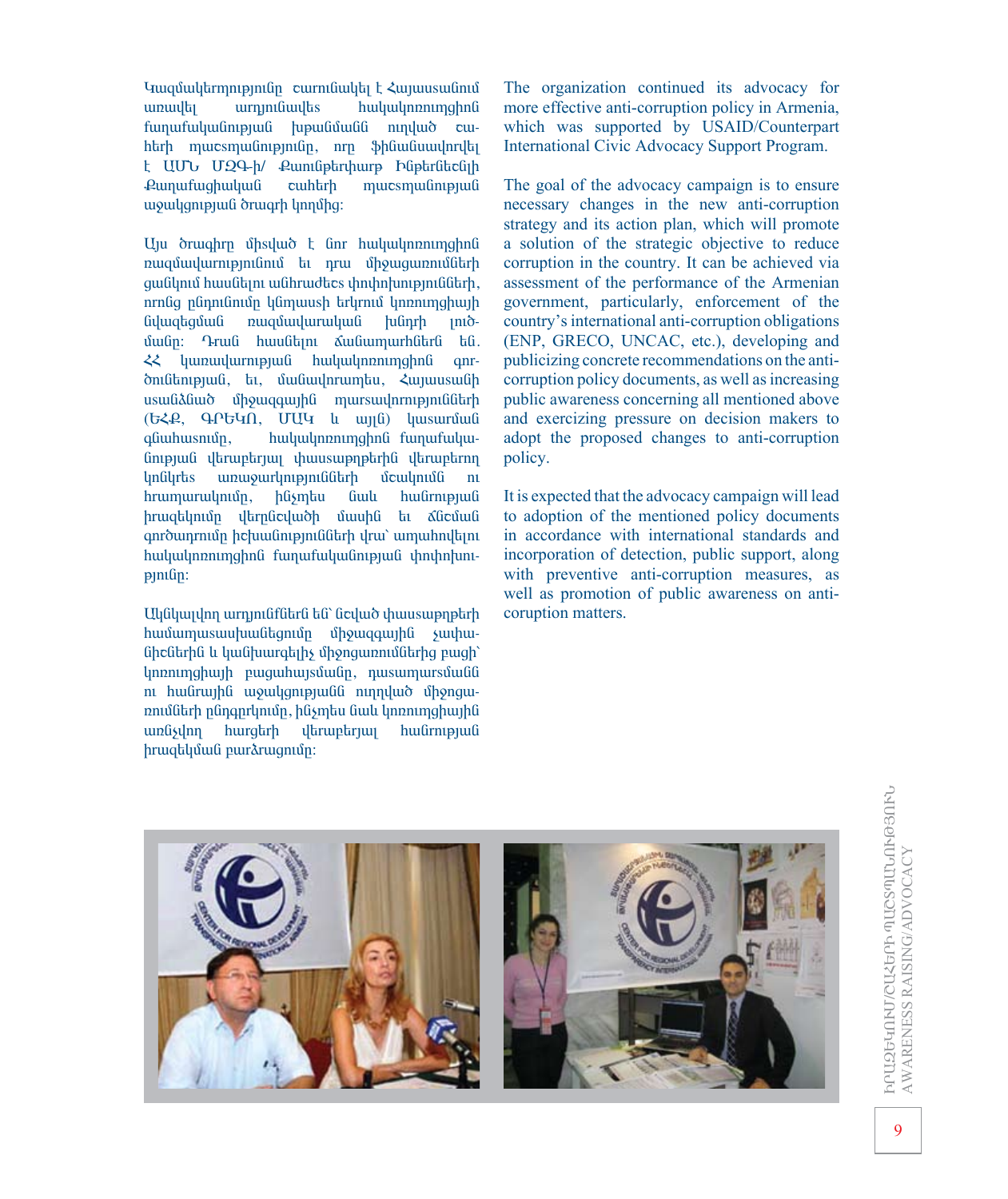2007<sub>b</sub>. luuqu ultamni pint i hr qnrðn ultar  $\zeta$ Gtrh hts միասին նախաձեռնել է մամուլի wunuhuGtr` whwqwGqtini uwrnn hrwyniGfGtrh mucsmulintpjuli, pliumuhmulintpjuli, uujnuh wqusntpjwG, nGsrwywG qnrðnGpwqGtrh, fwnwfuchlinipjuil, stinuljuil hlifliuljuinuiluruuli li uij ninrsGtrniu shrnn hruulhoulh uuuha: Zuuustin luuquulutrmulti tu duul 10-hq uultih pnnnfh gnijgtr, huuluuf ühr um huu in huudi üh suquunnu üühr Gyhrywð yltrnhhejuy njnrsGtrh hhuGupuGnhrGtrhG:

ÜáõÛÝ Å³Ù³Ý³Ï³Ñ³ïí³Íáõ٠ϳ½Ù³Ï»ñmnipinilin curniliululti k hr enronilitanipinilin purðruggutin funufughgtrh hrugtunpingn urnini Guilles masuluu quruu quruu uu quruu uu quruu maa nninghuigh undistan hurgarh tartuparium *Կացմակեrmnւթյան փnr*ծագեsնեrn մասնակցել են úns 25 htmnusustuunha u nunhnhunnrnnungtrh nı hurquiqrniq ührh: Uruu if tinip ütr til ni ütqti nı nuuuuhununipini ü ari hurnuqti uultih fuit 25 ûhonquinnuû darh duu û dulu duquusuu Ginu lı urstryrnuî: **L**angulungulan, nunghyatrh, entharh ntuwannaarh a nutuu buotarh, masuu buota entake nı մասնավոr husyludatrh, hununrulululung hungumana na kulutan ku da da da kulutan ku ku da ku ku ku da ku ku Gwh ungqwyha hwuswsmpyntath u uwunyh Garluu juu qniqh suur huu huu mi

Հանդիորոմնեr են կայացել մի curf եrկrնեrի luunuuluurnteiniligarh ni uhouigauiha luuguulutrmnipjni Gürh, Gurunjuj UUb, Uud PrhswGhwyh, Cyltygwrhwyh, Cyltnhwyh, GyrwunnpywG lı Gyruylunrhrnh, Zuniuchuurhuyhü puniyh, UUSO-h, *GU*X<sup>U</sup>-h, «Հազաrամյակի մաrswhruultruikr» lunta uar and an aiking an aiking an aiking the summary of the set of the set of the set of the set of the set o GtrywywqGtyn ywquwytrmnipywG stuwytsp  $\frac{1}{2}$ λεύτος είναι τη διαματισμού διαφορεία τη συναιστή αλλασιαμμα τη Συλεμανή τη Συλεμανή Συλεμανή Συλεμαν lınnımqhuqh ntu muqfurh ytruptrpuq:

VwquuqtrmnppntGGhrGtrnrntuGtntGtqti «Srhnnu Zumu»-h`Uûqnuunhu crowah masnipinuatr, UUU ntumuliusuli  $\zeta$ unuusulinui uurnn hruulntifitirh u u vij guhang ükmud:

Vuuquuluuquulun bū uh curf uuchuusuu fwyhG hwGnhmnuGGtr hunrhrnwrwGwywG u ursulunrhrnurudulud lmuulgmpmddtrh hts` füüurytin ywquuytrmnipjui ynnung ucuyywo nűsrwywG fwrnqwrcwyh \$hGwGuwynruwGn yarwptrnn ortaunruuluua unuhnunupunaatru:

VuuquulutrmnipjuuG yhnrauqtisp Gtrqruululuot t tinti 2ujuusuu film 2008-12pp. huluulinninghna nuqu ulurni pjul drugrh li ulu va biliaña en la vertu swüfütrh ywswruua sthuahywyan wnwownruuafh úculuíuí anromú:

In 2007, the organization initiated a series of pressconferences, together with its partner NGOs, to express concerns about the situation in the fields of human rights protection, environment, freedom of media, electoral processes, urban development, local self-governance, etc. More than 10 protests, rallies and other public actions were organized to address the critical issues in the mentioned fields.

Through the same period, the organization continued its activities towards raising awareness of citizens on good governance and corruption matters. The organization's experts participated in more than 25 TV and radio programs, and interviews. They held lectures and presentations at more than 25 events which took place in Armenia, and abroad. The audience was school and university students, and their professors, representatives of public and private sectors, NGOs and political parties, and international institutions and media.

Meetings were held with representatives of foreign governments and international organizations, including the US, British, Swiss, Sweden, European Commission and Council of Europe, the World Bank, NATO, OSCE, Millennium Challenge Corporation, etc. to present the organization's view on the situation in Armenia, particularly, in the filed of anti-corruption.

The organization had its input in Freedom House Nations in Transit, US Embassy Human Rights Report on Armenia and other publications.

Consultations were organized with some parliamentary and non-parliamentary parties to discuss the legislative proposals developed by the organizations on electoral campaign finance. The organization's expert was involved in drafting the terms of references for a new Anti-corruption Strategy for Armenia.

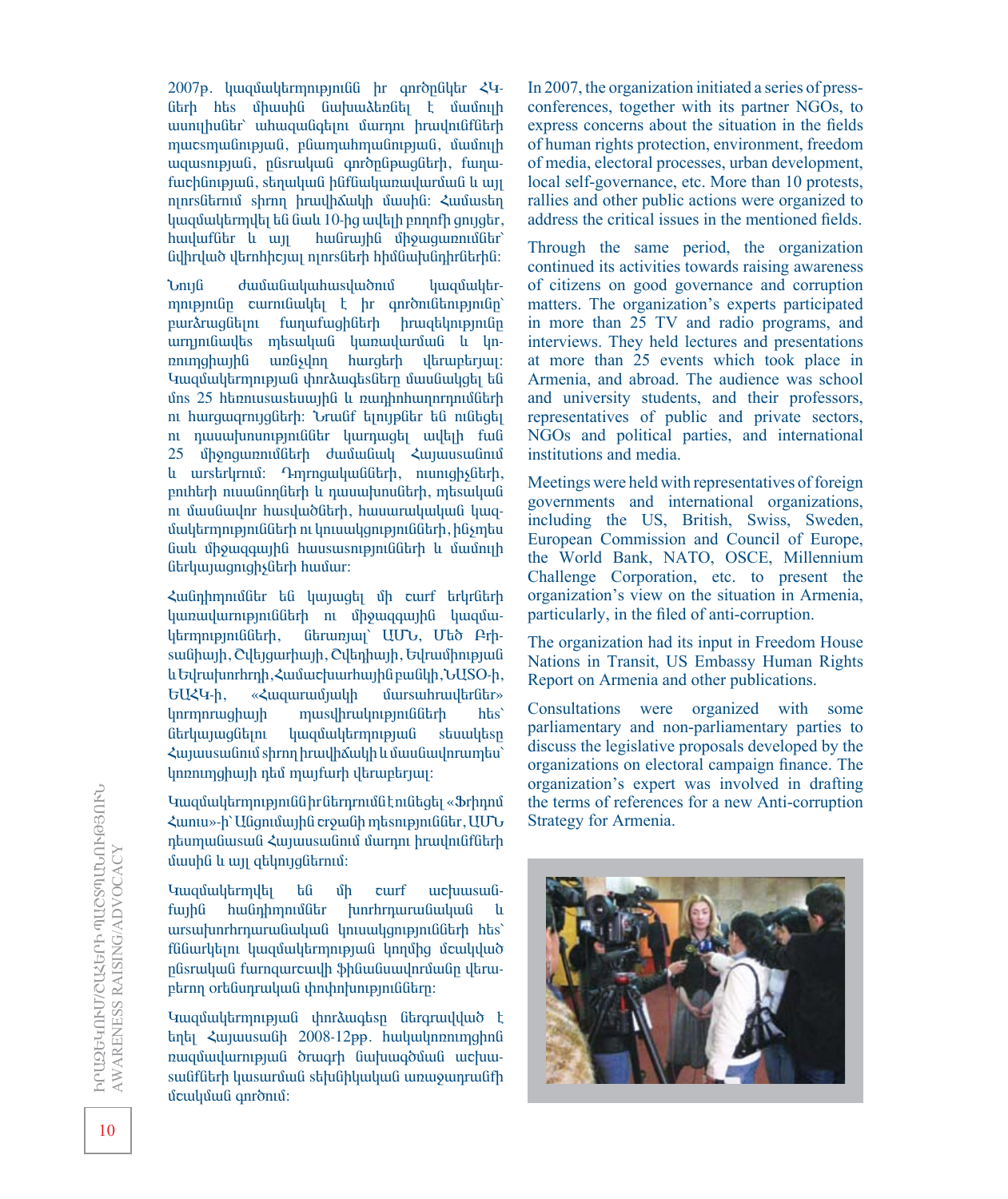## ՖԻՆԱՆՍԱՎՈՐՈՒՄ/ԳՈՆՈՐՆԵՐ

## **FINANCES/DONORS**

#### 2007p. tlywunsutru pus nnunrutrh (<< nrwund)\* 2007 Revenues by Donors (in AMD)



|                           |                                                                                                                                                             | 107,156,262.00 |
|---------------------------|-------------------------------------------------------------------------------------------------------------------------------------------------------------|----------------|
| <b>Tale</b>               | Մեծ Բrիsանիայի դեսորանաsուն Երևանում<br>British Embassy in Yerevan                                                                                          | 9.366,000.00   |
|                           | Open Society Institute, Budapest                                                                                                                            |                |
| <b>The Second Second</b>  | Puig huiuuruu un puig huushismis, Printin puiges                                                                                                            | 21,729,680.00  |
| H                         | Բաց hասաrակության ինսsիsուsի օժանդակության հիմնադrամի Հայասsանի մասնաձյուղ<br>Open Society Institute Assistance Foundation - Armenia                        | 26,600,176.00  |
| n a                       | UU4-h qurquiquati ortuqrh qruituliquilin Luquiquinini<br><b>UNDP Office in Armenia</b>                                                                      | 8.762.360.00   |
| <b>The Second Service</b> | UUU UQQ-h Cwharh mwcsmw GnippwG wywygnipiwG drwghr, Qwnigoarthwrp MiparGacGi<br><b>USAID Civic Advocacy Support Program, Counterpart International</b>      | 27,986,860.00  |
|                           | O PUSUU U to Prhsw Ghu hujuuswa Gjudi qruuta Gullah Lo PUSUU Unterputing tripp)<br>Oxfam Great Britain Armenian Branch Office and Oxfam Netherlands (Novib) | 12,711,186.00  |

#### 2007p. du uu brp pus stauulu fitrh << nruund) 2007 Expenditures by Categories (in AMD)



|                                                                                                                                    | 79,124.325.00 |
|------------------------------------------------------------------------------------------------------------------------------------|---------------|
| $\lambda$ hutuluuluulululun dhonqtidar<br><b>Fixed Assets</b>                                                                      | 269.398.00    |
| <b>Hursuluuti duluutir</b><br><b>Administration Costs</b>                                                                          | 10,369.132.00 |
| <b>Program Costs</b>                                                                                                               |               |
| <b>Employer Social Security Paid Liabilities</b><br>Orwarwiha dwuutr                                                               | 19,506.828.00 |
| Garðusnih unghujuluuluu umuhnumpjuu udurningur<br><b>The Second Second</b>                                                         | 4,737.733.00  |
| Uchuusuuluuqun lu muyuuduuqruyha uuchuusnnatrh huuuunkuunkuu uuchuusuuluura<br><b>Staff and Service Contractors Gross Salaries</b> | 44,241.234.00 |

1 AMD  $= 304.22$  USD

\*  $1 \leq k$  nrunn = 446.96 GUP  $\Omega$ 1 AMD  $= 446.96$  EUR

ՖԻՆԱՆՄԱՎՈՐՈՒՄ/ԴՈՆՈՐՆԵՐ<br>FINANCES/DONORS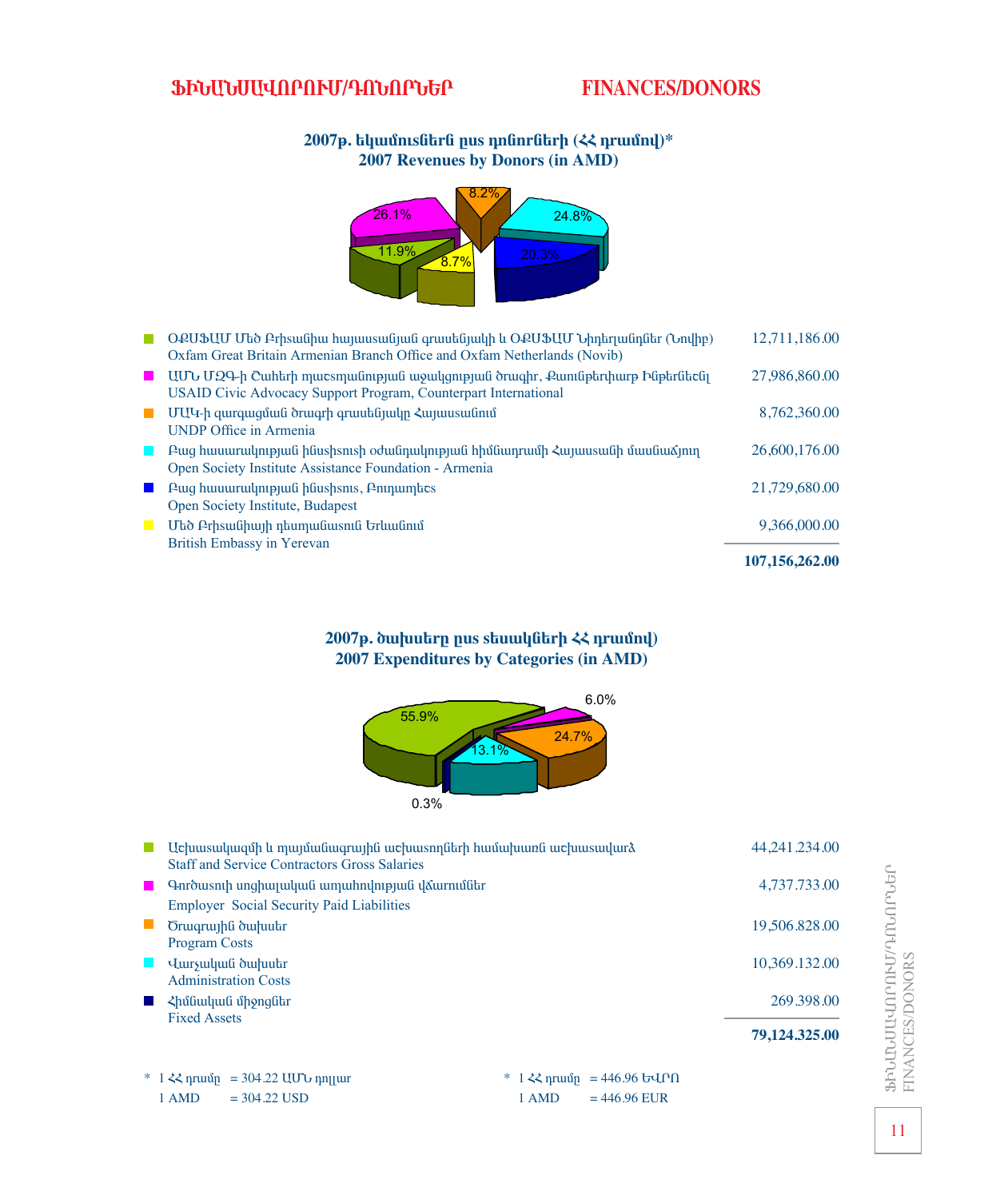## **زêܲÎòàôÂÚàôÜ ԿՈՆՖԵՐԱՆՄՆԵՐԻՆ**

## **PARTICIPATION IN CONFERENCES**

| : Plifiurlpni «Հայասsանում<br>shrnn hruulhouulh<br>funufughuluuG hunuurulmpjuG qGuhusuluuGp»<br>Գուծընկեւություն hանուն բաց hասաrակության<br><b>Urtima</b> , <ujunusuu<br><b><i><u>Otsrylur</u></i></b> 2007p.</ujunusuu<br>                                                                                                       | Discussion "Civil Society Assessment of the<br>Situation in Armenia"<br>Partnership for Open Society Initiative<br>Yerevan, Armenia<br>February 2007                            |
|------------------------------------------------------------------------------------------------------------------------------------------------------------------------------------------------------------------------------------------------------------------------------------------------------------------------------------|---------------------------------------------------------------------------------------------------------------------------------------------------------------------------------|
| Undֆtrwau «Պtswywa hwsywdh pwyhwagh-<br>կության, hwcytsynnuywunpywu tu orhuwyw-<br>GnipjuG  upuGniup UrtnusjuG PuiluGGtrnus»<br>Puig huiuuruilinipjuit hhutuinpuit - Utrphui<br><b>Atiqruin</b> , Utrphui<br><b>U</b> urs 2007p.                                                                                                   | Conference "Fostering Transparency, Accountability<br>and Public Integrity in the Western Balkans"<br>Fund for an Open Society-Serbia<br>Belgrade, Serbia<br>March 2007         |
| «Հասաrակական կազմակեrmnւ-<br><b>Համաժողով</b><br>թյուննեrի դեrր հանrային քաղաքականության<br><i><b><i><u>Abuulnruuli qnroplipuugnus»</u></i></b></i><br>Pumliptryhurp hliptrlitclin Pumufughuluuli<br>Cunhtrh Պաշsmuunpjuu Ugulgmpjuu druuqhr<br><b>Urtuuli</b> , <sujuusuuli<br>Umrh<sub>1</sub> 2007<sub>p</sub>.</sujuusuuli<br> | Conference "The Role of NGOs in the Public<br><b>Policy Process"</b><br>Counterpart Internationale's Civic Advocacy<br><b>Support Program</b><br>Yerevan, Armenia<br>April 2007 |
| «Քաղաքական կուսակցություննեr. sեսակեsնեr,<br>unstigniuation hrumuruluun tunnun alutta<br>Qnropulutrnipjniu huiuniu puig huiuurulinipjuiu<br><b>Urtima</b> , <ujunusuu<br><b>U</b>uyhu 2007p.</ujunusuu<br>                                                                                                                         | Presentation of "Political Parties - Viewpoints<br>and Approaches" Publication<br>Partnership for Open Society Initiative<br>Yerevan, Armenia<br>May 2007                       |
| «Հայասsանում ժողովորավաrական բարեփոխում-<br>նեrի մոնիsnrինգ - 2006» զեկույցի շնոrhանդես<br>«Եrեւանի մամուլի ակումբ» ՀԿ<br><b>Urtuuli</b> , <sujuusuuli<br><b><nichu 2007p.<="" b=""></nichu></b></sujuusuuli<br>                                                                                                                   | Presentation of "Monitoring of Democratic<br>Reforms in Armenia-2006" Report<br><b>Yerevan Press Club NGO</b><br>Yerevan, Armenia<br><b>June 2007</b>                           |
| Uեմինաr «Տեղեկաsվության մաsչելիության<br>եւ<br><b>կոռուղցիայի դեմ mայfur»</b><br>Puig huiuuruulinipjuiti htiushsnis<br>Նավասեrադա, Իսոլանիա<br>Հուլիս 2007 <sub>p</sub> .                                                                                                                                                          | "Access<br>Information/Anti-<br>Workshop<br>to<br>Corruption"<br>Acess Info Europe/Open Society Institute<br>Navacerrada, Spain<br><b>July 2007</b>                             |
| Чит иыпша «2007». hunrhrnuruuGuuluuG pGsrni-<br>pjnilülarp. wrnjnilifülar bi wnwowrlinipjnilülar»<br>«Համագուծակցություն hանուն<br>dnnnlrnulurnipjuli» <4<br><b>Urtuuli</b> , <ujuusuuli<br>Ulamsluuphr 2007p.</ujuusuuli<br>                                                                                                      | Round Table "Parliamentary Elections 2007:<br>Findings and Recommendations"<br><b>Collaboration for Democracy NGO</b><br>Yerevan, Armenia<br>September 2007                     |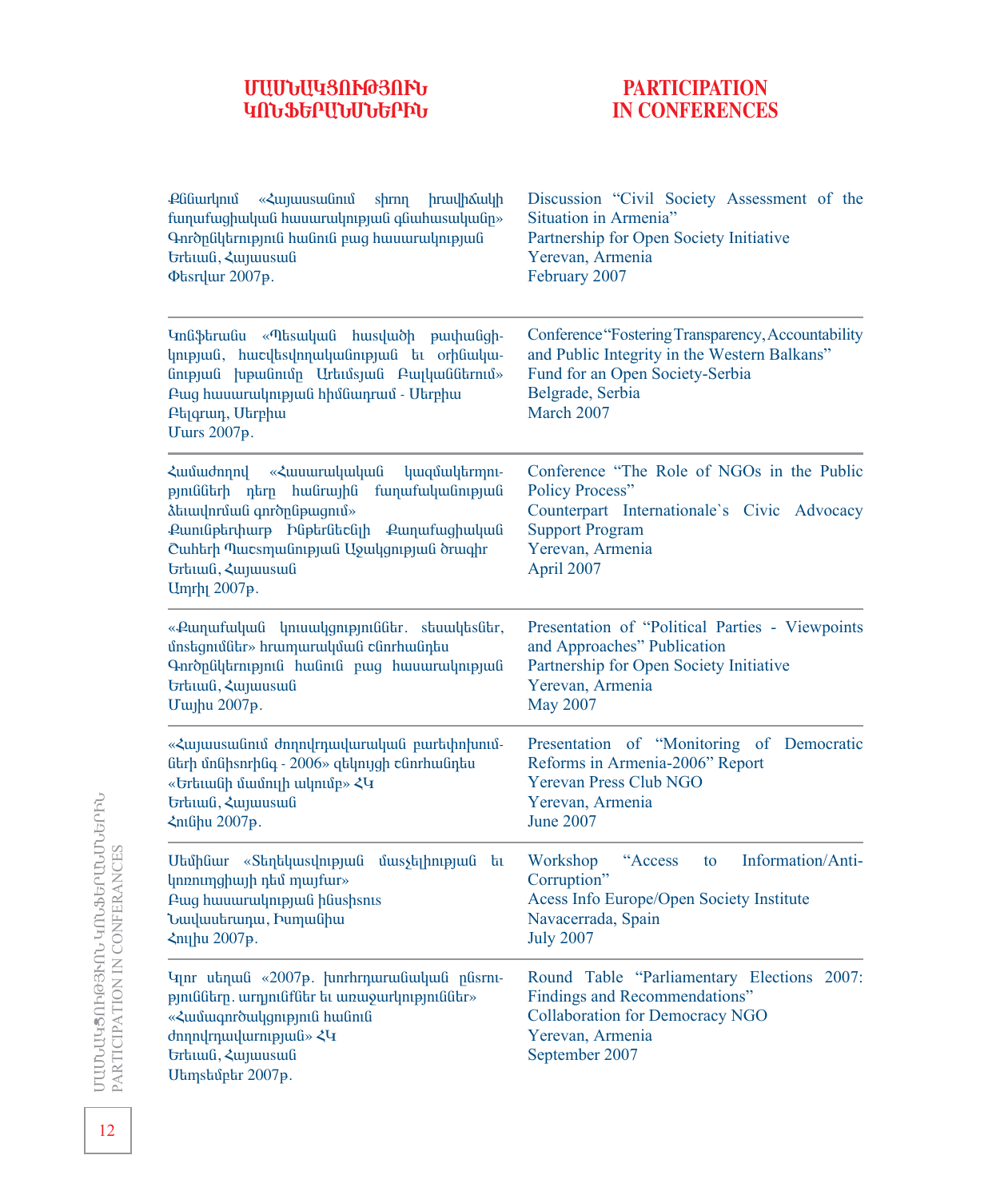| <b><i><u>Infishtrufiu</u></i></b><br>«Ursufhû<br><b>ShGwGuwynruuG</b><br>Gnr<br>միջոցնեr` fաղաfացիական hասաrակության նոr<br>hնաrավոrություննեr ԵՄ hաrեւանության hամաr»<br><b>Gymmuluuti</b><br>funufughuluuG<br>qnronnnpjuli<br><b>dunuynipynia</b><br>Prjniutij, Ptighui<br><nlustuiptr 2007p.<="" th=""><th>Conference "New External Financial Instruments<br/>- New Opportunities for Civil Society in the EU<br/>Neighborhood"<br/>European Citizen Action Service<br/>Brussels, Belgium<br/>October 2007</th></nlustuiptr> | Conference "New External Financial Instruments<br>- New Opportunities for Civil Society in the EU<br>Neighborhood"<br>European Citizen Action Service<br>Brussels, Belgium<br>October 2007                            |
|---------------------------------------------------------------------------------------------------------------------------------------------------------------------------------------------------------------------------------------------------------------------------------------------------------------------------------------------------------------------------------------------------------------------------------------------------------------------------------------------------------------------------------|-----------------------------------------------------------------------------------------------------------------------------------------------------------------------------------------------------------------------|
| <b>OrwGuyhurtGuh</b><br><b>Miptrfittcfil-h</b><br>upgunguya<br>կոնֆեrանս եւ surtluuն hամաժողով<br><b>OrwGuhurtGuh</b><br><b>P</b> GpbrGbcG1<br>Ptnphijuli<br>qruutifijul<br>Բալի, Ինդոնեզիա<br>Հոկsեմբեr 2007թ.                                                                                                                                                                                                                                                                                                                 | Transparency International Annual International<br>Conference and Membership Meeting<br>Transparency International Secretariat, Berlin<br>Bali, Indonesia<br>October 2007                                             |
| Utahaur «Unghunulua hurultsunnuluannpyua<br>մեխանիզմնեrի իrական որահանջաrկի սsեղծումը»<br>Համաշխաrhային Բանկ<br><b><i><u><b>Φ</b>urhq</u></i></b> , <b><i><u><b></b></u></i></b> <i>brufupuring</i><br>Նոյեմբեr 2007թ.                                                                                                                                                                                                                                                                                                          | Workshop "Generating Genuine Demand with<br>Social Accountability Mechanisms"<br>The World Bank<br>Paris, France<br>November 2007                                                                                     |
| «Հայասsանի<br><b>Zunudnnul</b><br>wqqwjhG<br>hulu-<br>կոռուղցիոն նոr ռազմավաrության մշակումը»<br>«ԿUUULU»-ի «Հակակոռուղցիոն գուծունեության<br>unphinquignium oruight<br><b>Urtimal</b> , <aujunusuu<br>Նոյեմբեr 2007թ.</aujunusuu<br>                                                                                                                                                                                                                                                                                           | Launching Conference on the Development of the<br><b>New National Anticorruption Strategy</b><br><b>CASALS' Mobilizing Action against Corruption</b><br><b>Activity' Program</b><br>Yerevan, Armenia<br>November 2007 |
| «Քաղաքացիական<br>Մեմինաr<br>huuuruulmpuud<br>Եվrnmական hաrեւանության fաղաfականության<br>Գուծողություննեւի ծւագւով 2007թ. նախաsեսված<br>միջոցառումնեrի վեrլուծությունը»<br>Գուծընկեrություն hանուն բաց hասաrակության<br><b>Grtnuli</b> , <b>Aujuusuli</b><br>Նոյեմբեr 2007թ                                                                                                                                                                                                                                                      | Workshop<br>Society<br>"Civil"<br>Assessment<br>of<br>Government Decision of ENP Action Plan<br>Implementation Tools for 2007"<br>Partnership for Open Society Initiative<br>Yerevan, Armenia<br>November 2007        |
| Կոնֆեrանս «Եվrnmական ԷԿΛ ֆnrnιմ Orhnuh<br>կոնվենցիայի համաղաsասխանության<br>pubyuguuluurqtrp»<br>Եվrnmական ԷԿՈ ֆnrnւմ<br>duti, Cultiguirhui<br>Նոյեմբեr 2007թ.                                                                                                                                                                                                                                                                                                                                                                  | European ECO Forum on Aarhus Convention<br><b>Compliance Procedures</b><br>European ECO Forum<br>Geneva, Switzerland<br>November 2007                                                                                 |

UUUU-U43NA@3KNU- 4NU-SEPUU-UU-GPFU-<br>PARTICIPATION IN CONFERANCES ՄԱՄՆԱԿՅՈՒԹՅՒՈՆ ԿՈՆՖԵՐԱՆՄՆԵՐԻՆ PARTICIPATION IN CONFERANCES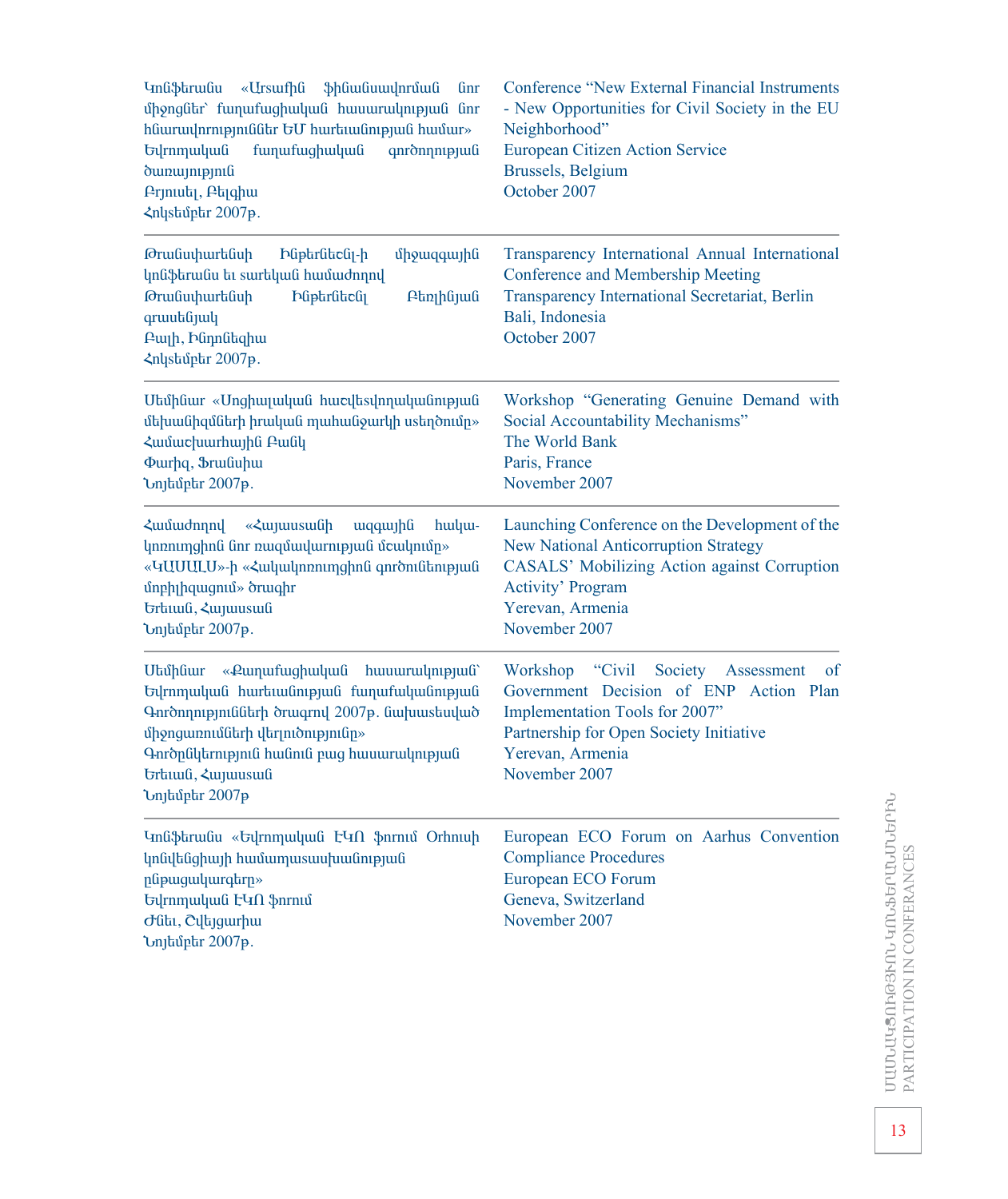#### **¶àðÌÀÜκðܺð/ò²Üòºð**

#### **PARTNERS/NETWORKS**

- Elminghuluufi huuuruuluuluufi nurchfif
- «Դեmh huuf» ՀԿ
- «**Grluu**Gh uuunin ulpuun»  $\langle \Psi \rangle$
- «Qûsrnıpınıûn fnûû t»  $\zeta$ 4
- «*GnunGuujhusGtrh* «**Uumurtiq**» wyning»  $\zeta$
- «Þûptrûjniu» úmúnijh momunginigina  $\zeta$
- «Համագուծակցություն hանուն բաց hասաrակութ-
- $100 \times 60$ uhuudtafinipini
- «Հայասsանի hելսինկյան կոմիsե» ՀԿ
- «Համայնքնեrի ֆինանսիսsնեrի միավոrում» ՀԿ
- Հեյսինկյան fաղաfացինեrի ասամբյեայի
- *Hudiuanrh qrunutajunq*
- «Պեsական կաrիfնեrի qnhեr» ՀԿ
- «UtahwywGnipjwG hrwyniGfGtrh mwcsmwGnip- $\n *infl*$   $\varepsilon \$
- «Մկսելա» եrիsասաrդական նախաձեռնող խումբ «Ivnufh wqwsnipjwa mwcsmwanipjwa ynůhst»  $\xi$ £wnwfwghwywa hwwwrwynipiwa UU4-h lınnninghuih ntu muifuirh lingilighuih uwswrnnutrh qinpui ynwihghw

Environmental Public Alliance "Birthright Armenia" NGO "Yerevan Press Club" NGO "It's Your Choice" NGO "Asparez" Journalists Club NGO "Internews" Media Support NGO "Partnership for Open Sociaty" Initiative

"Helsinki Committee of Armenia"NGO "Association of Communities Finance Officers" NGO Helsinki Citizens' Assembly Vanadzor Office

"Victims of State Needs" NGO "Protection of the Property Rights" NGO

"Sksela" Youth Initiative Group "Committee to Protect Freedom of Expression" NGO Global Coalition of Civil Society Friends of UNCAC



¶àðÌÀÜκðܺð/ò²Üòºð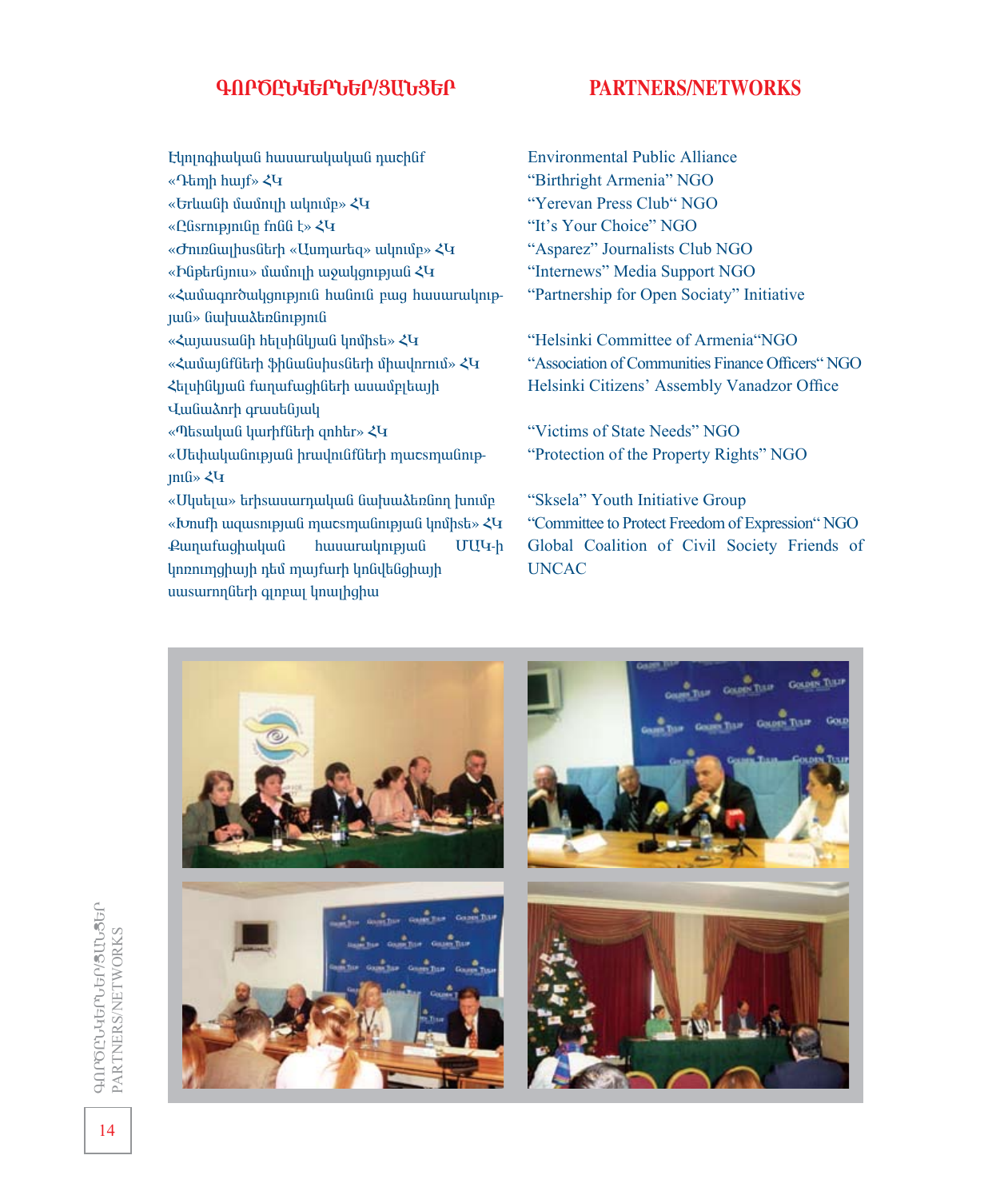### **ԽՈՐՀՐԴԻ ՄՆԴՄՄՆԵՐ**

Uunju Ymusuunjuun, Guahuuquah  $\lambda$ ulululnnnunghul hurgtrny tunrhrnusni, SQY/@h- $\zeta$ uyuusuuG

Jurniduli  $\zeta$ nlisulijuili, ihn aliuhuuquih ZwGrwyhG fwnwfwywGntpjwG hwrgtrny yhnrawgts, SQY/@h-ZwjwuswG

Lh<sub>l</sub>hp  $\zeta$ <sub>ulnpjufi</sub> Uh9wqqwjhG hwrwptrnipjniGGtrh hwrgtrny tharauqts, byrnmuluu hruulniafh u hastiqruud lutisma

ì³½•»Ý γñ³å»ïÛ³Ý Örwqrh wywq muswuhwuGwsn, «Gyrwuhw» hhut bungan bhut bungan bhut bungan bahalan bahalan bahalan bahalan bahalan bahalan bahalan bahalan bahalan ba hwu uqnrowligni pjul orwahr

Urpnir Luijuijuili Prugutul u uurftshligh sliortil, «Unjurtis» UMP  $Q_1$ խավոr sնorեն, «2nη Ωιինη» ΦΑԸ

### **BOARD MEMBERS**

Amalia Kostanyan, Chair Anti-corruption Consultant, CRD/TI Armenia

Varuzhan Hoktanyan, Vice-Chair Public Policy Expert, CRD/TI Armenia

Lilit Hakobyan Researcher on International Affairs Issues, Center for European Law and Integration

Vazgen Karapetyan Senior Program Coordinator, Eurasia Foundation South Caucasus Cooperation Program

Artur Lalayan Marketing and Sales Manager, SolarEn LLC General Manager, ZodWind CJSC

## UCIvUSU4U2U

Undiu Unluigjuid *Gnrownhr sfiortifi* 

Cuhha Cuhhajua  $Q$ <sub>l</sub> huuulnr huuculumuuh

Uunju Ymusuunjuun **Հակակոռուղցիոն hurgtrnվ խոrhrդաsու** 

*Վաrmduli ՀnyswGjwG* Zwūrwhū funufuyuūnipjuū hurgtrny uhnrauuqtis

*<u><b>*</u> *<u>Eughpuliq</u>* Uprumatique Lruisylunihong Garh hurgarny musuuruu Gusni/ UnGhsnrhGqwihG huoph hwwwywrqnn

*<u><b>Unphilition</u>* Stint usun puntitudio hungan na musula husun an

**Prhaw Yurumtsjua** Örwqrh oqfiwluufi

Urůti Pnjuojuli **Thruus** Thruus

**F**Gbuuu ThsrnujuG **T**irulushluufis

## **STAFF**

Sona Ayvazyan Executive Director

Shahen Shahinyan Chief Accountant

Amalia Kostanyan Anti-corruption Consultant

Varuzhan Hoktanyan Public Policy Expert

Vakhtang Siradeghyan Media Specialist/Monitoring Team Coordinator

Nune Aydinyan Information Specialist

Irina Karapetyan Project Assistant

Armen Boyajian Intern

Inessa Petrosyan Intern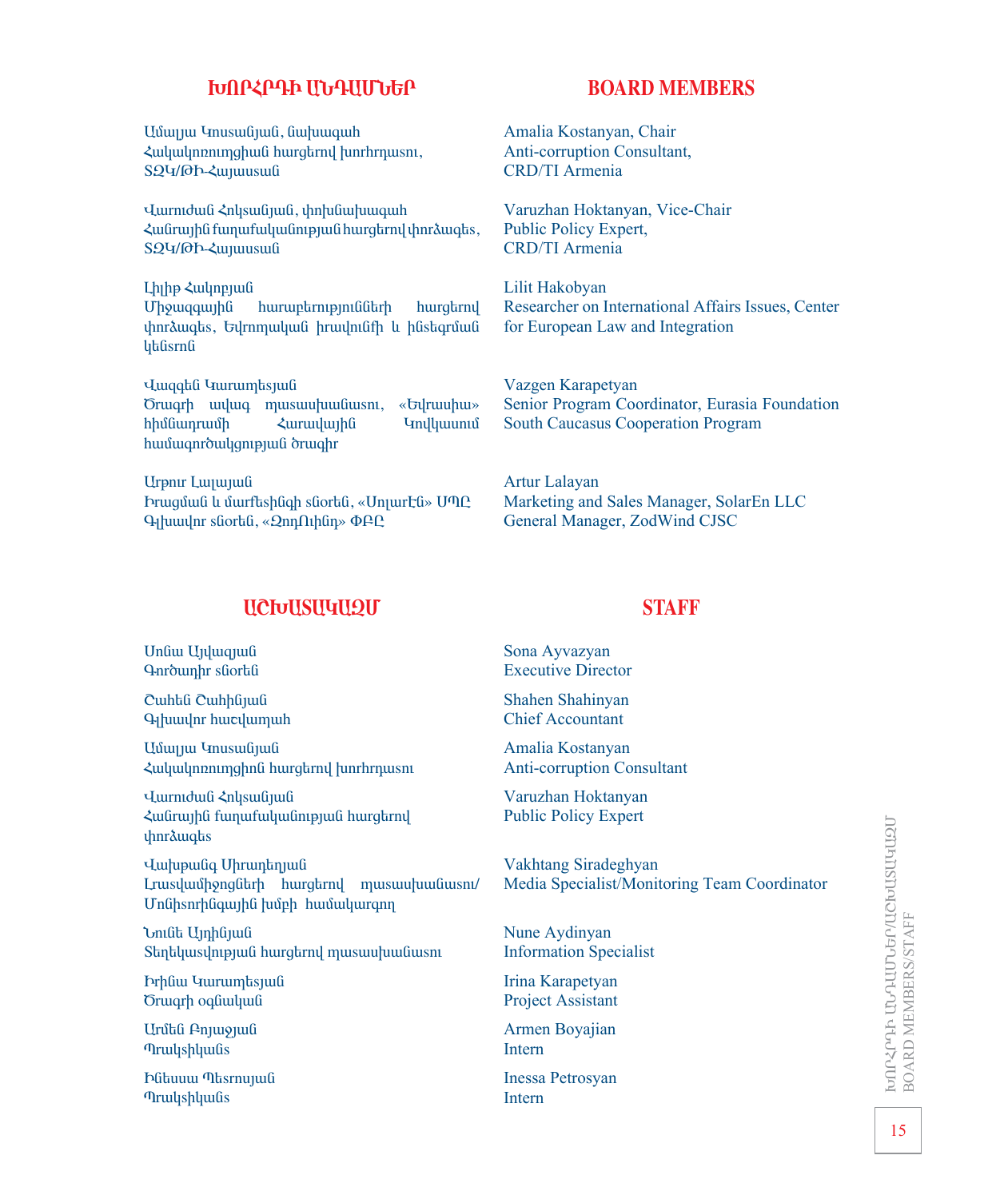## **ЦЧЗЬЦЪԵР/ЗПԻЗЗԵР**

## **ACTIONS/RALLIES**

















UUSPUUGPANDSSEP<br>ACTIONSRALLIES